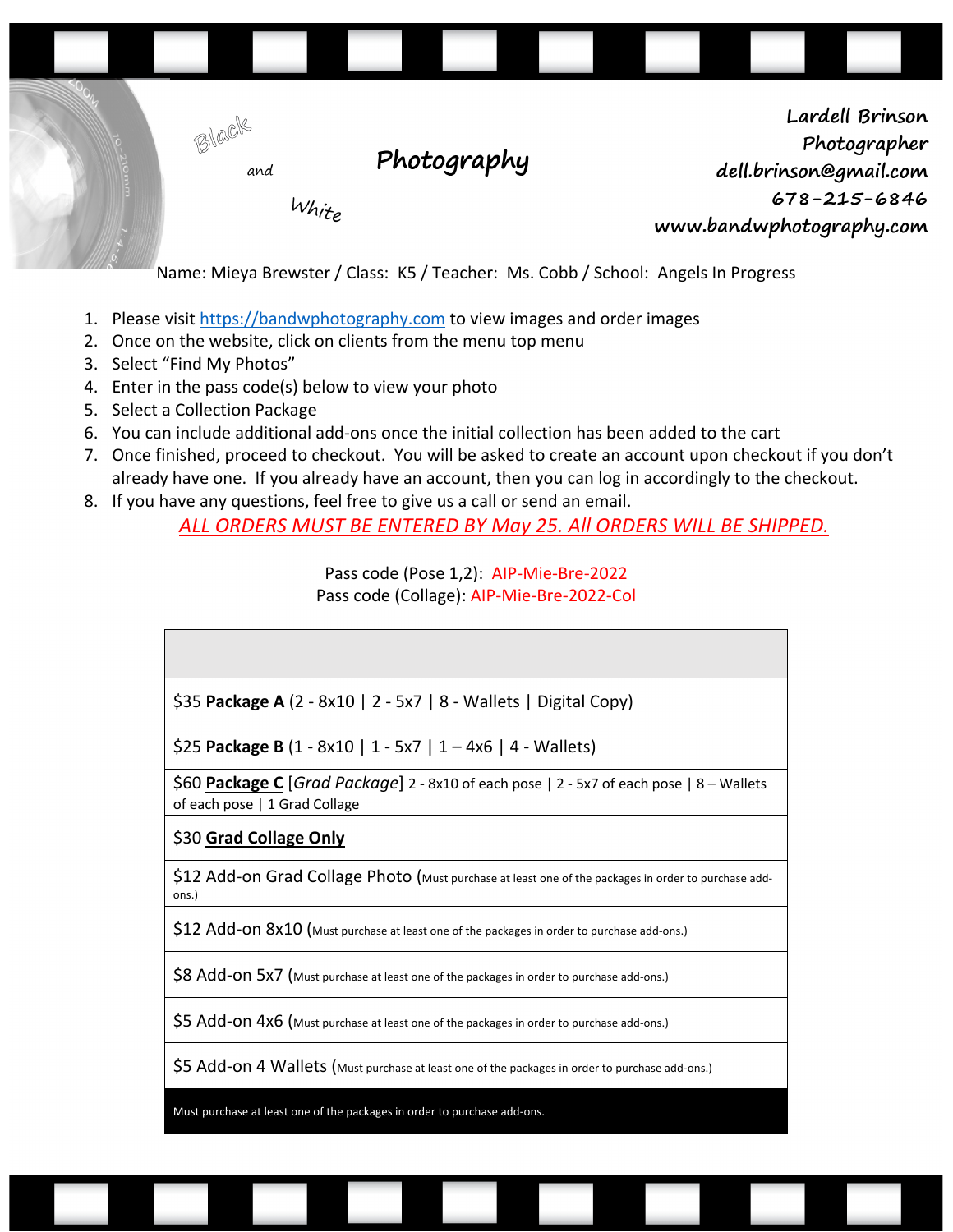

Name: Joshua Chachere / Class: K5 / Teacher: Ms. Cobb / School: Angels In Progress

- 1. Please visit https://bandwphotography.com to view images and order images
- 2. Once on the website, click on clients from the menu top menu
- 3. Select "Find My Photos"
- 4. Enter in the pass code(s) below to view your photo
- 5. Select a Collection Package
- 6. You can include additional add-ons once the initial collection has been added to the cart
- 7. Once finished, proceed to checkout. You will be asked to create an account upon checkout if you don't already have one. If you already have an account, then you can log in accordingly to the checkout.
- 8. If you have any questions, feel free to give us a call or send an email.

*ALL ORDERS MUST BE ENTERED BY May 25. All ORDERS WILL BE SHIPPED.*

Pass code (Pose 1,2): AIP-Jos-Cha-2022 Pass code (Collage): AIP-Jos-Cha-2022-Col

| \$35 Package A (2 - 8x10   2 - 5x7   8 - Wallets   Digital Copy)                                                     |
|----------------------------------------------------------------------------------------------------------------------|
| \$25 Package B $(1 - 8x10   1 - 5x7   1 - 4x6   4 - Wallest)$                                                        |
| \$60 Package C Grad Package 2 - 8x10 of each pose 2 - 5x7 of each pose 28 - Wallets<br>of each pose   1 Grad Collage |
| \$30 Grad Collage Only                                                                                               |
| \$12 Add-on Grad Collage Photo (Must purchase at least one of the packages in order to purchase add-<br>ons.)        |
| \$12 Add-on 8x10 (Must purchase at least one of the packages in order to purchase add-ons.)                          |
| \$8 Add-ON 5x7 (Must purchase at least one of the packages in order to purchase add-ons.)                            |
| \$5 Add-On 4x6 (Must purchase at least one of the packages in order to purchase add-ons.)                            |
| \$5 Add-on 4 Wallets (Must purchase at least one of the packages in order to purchase add-ons.)                      |
| $\sim$ $\sim$ $\sim$                                                                                                 |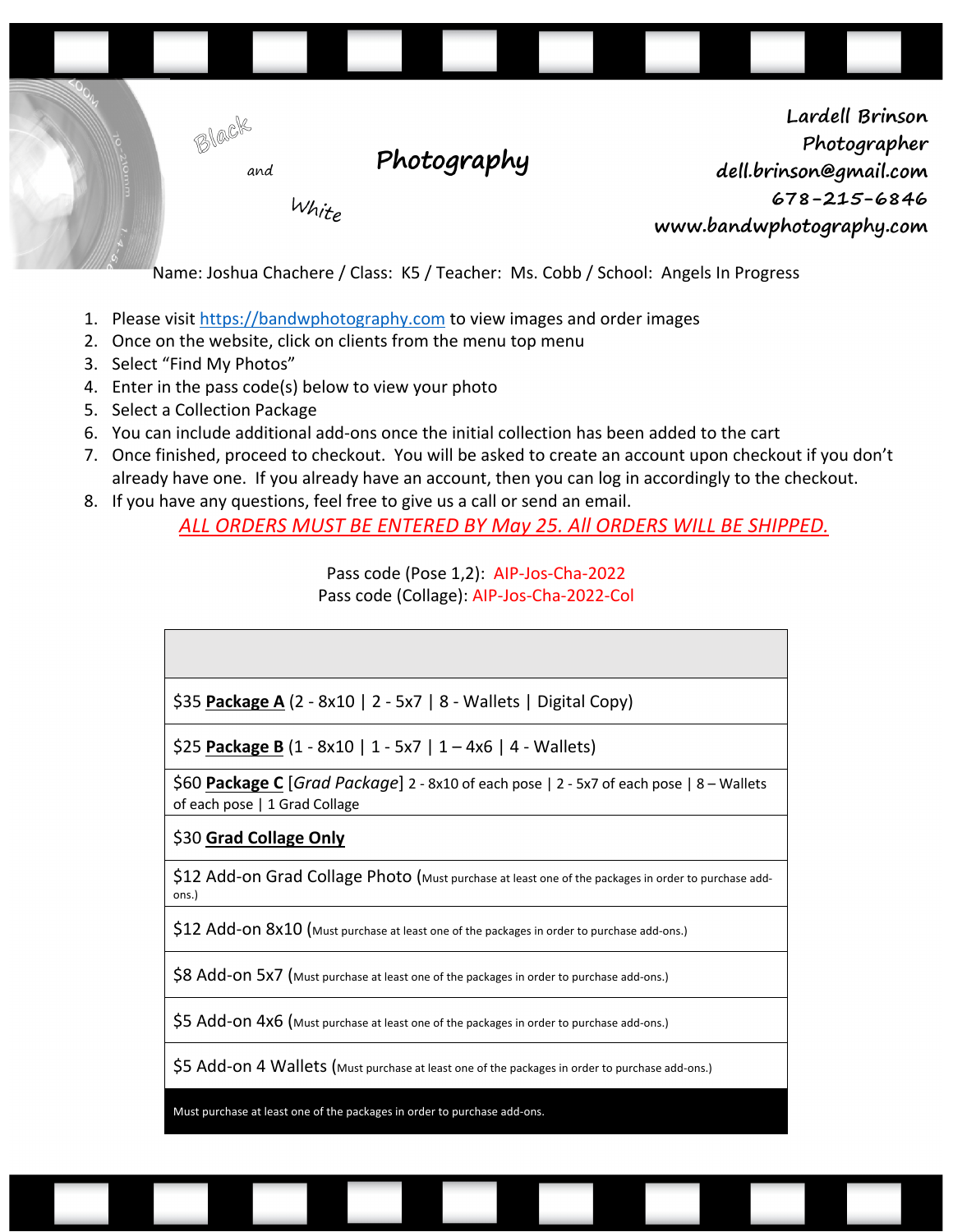

- 1. Please visit https://bandwphotography.com to view images and order images
- 2. Once on the website, click on clients from the menu top menu
- 3. Select "Find My Photos"
- 4. Enter in the pass code(s) below to view your photo
- 5. Select a Collection Package
- 6. You can include additional add-ons once the initial collection has been added to the cart
- 7. Once finished, proceed to checkout. You will be asked to create an account upon checkout if you don't already have one. If you already have an account, then you can log in accordingly to the checkout.
- 8. If you have any questions, feel free to give us a call or send an email.

*ALL ORDERS MUST BE ENTERED BY May 25. All ORDERS WILL BE SHIPPED.*

Pass code (Pose 1,2): AIP-Aar-Cob-2022 Pass code (Collage): AIP-Aar-Cob-2022-Col

| \$35 Package A (2 - 8x10   2 - 5x7   8 - Wallets   Digital Copy) |  |  |
|------------------------------------------------------------------|--|--|

\$25 **Package B** (1 - 8x10 | 1 - 5x7 | 1 – 4x6 | 4 - Wallets)

\$60 **Package C** [*Grad Package*] 2 - 8x10 of each pose | 2 - 5x7 of each pose | 8 – Wallets of each pose | 1 Grad Collage

#### \$30 **Grad Collage Only**

\$12 Add-on Grad Collage Photo (Must purchase at least one of the packages in order to purchase addons.)

\$12 Add-ON 8x10 (Must purchase at least one of the packages in order to purchase add-ons.)

\$8 Add-ON 5x7 (Must purchase at least one of the packages in order to purchase add-ons.)

\$5 Add-on 4x6 (Must purchase at least one of the packages in order to purchase add-ons.)

\$5 Add-on 4 Wallets (Must purchase at least one of the packages in order to purchase add-ons.)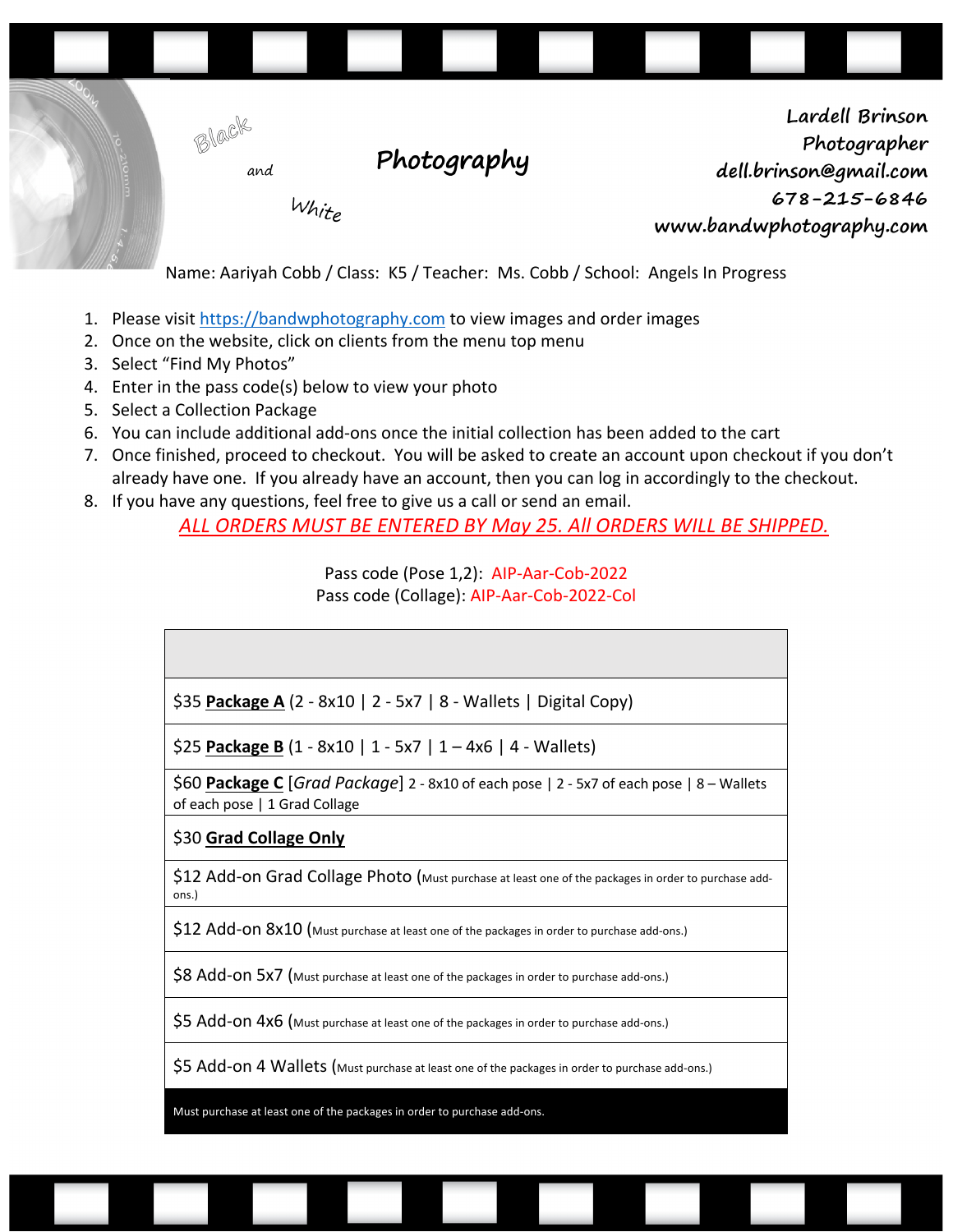

Name: Carter Harris / Class: K5 / Teacher: Ms. Cobb / School: Angels In Progress

- 1. Please visit https://bandwphotography.com to view images and order images
- 2. Once on the website, click on clients from the menu top menu
- 3. Select "Find My Photos"
- 4. Enter in the pass code(s) below to view your photo
- 5. Select a Collection Package
- 6. You can include additional add-ons once the initial collection has been added to the cart
- 7. Once finished, proceed to checkout. You will be asked to create an account upon checkout if you don't already have one. If you already have an account, then you can log in accordingly to the checkout.
- 8. If you have any questions, feel free to give us a call or send an email.

*ALL ORDERS MUST BE ENTERED BY May 25. All ORDERS WILL BE SHIPPED.*

Pass code (Pose 1,2): AIP-Car-Har-2022 Pass code (Collage): AIP-Car-Har-2022-Col

| \$35 Package A (2 - 8x10   2 - 5x7   8 - Wallets   Digital Copy)                                                     |
|----------------------------------------------------------------------------------------------------------------------|
| $$25$ Package B (1 - 8x10   1 - 5x7   1 - 4x6   4 - Wallets)                                                         |
| \$60 Package C Grad Package 2 - 8x10 of each pose 2 - 5x7 of each pose 28 - Wallets<br>of each pose   1 Grad Collage |
| \$30 Grad Collage Only                                                                                               |
| \$12 Add-on Grad Collage Photo (Must purchase at least one of the packages in order to purchase add-<br>ons.)        |
| \$12 Add-On 8x10 (Must purchase at least one of the packages in order to purchase add-ons.)                          |
| \$8 Add-ON 5x7 (Must purchase at least one of the packages in order to purchase add-ons.)                            |
| \$5 Add-on 4x6 (Must purchase at least one of the packages in order to purchase add-ons.)                            |
| \$5 Add-on 4 Wallets (Must purchase at least one of the packages in order to purchase add-ons.)                      |
| $\sim$ $\sim$ $\sim$                                                                                                 |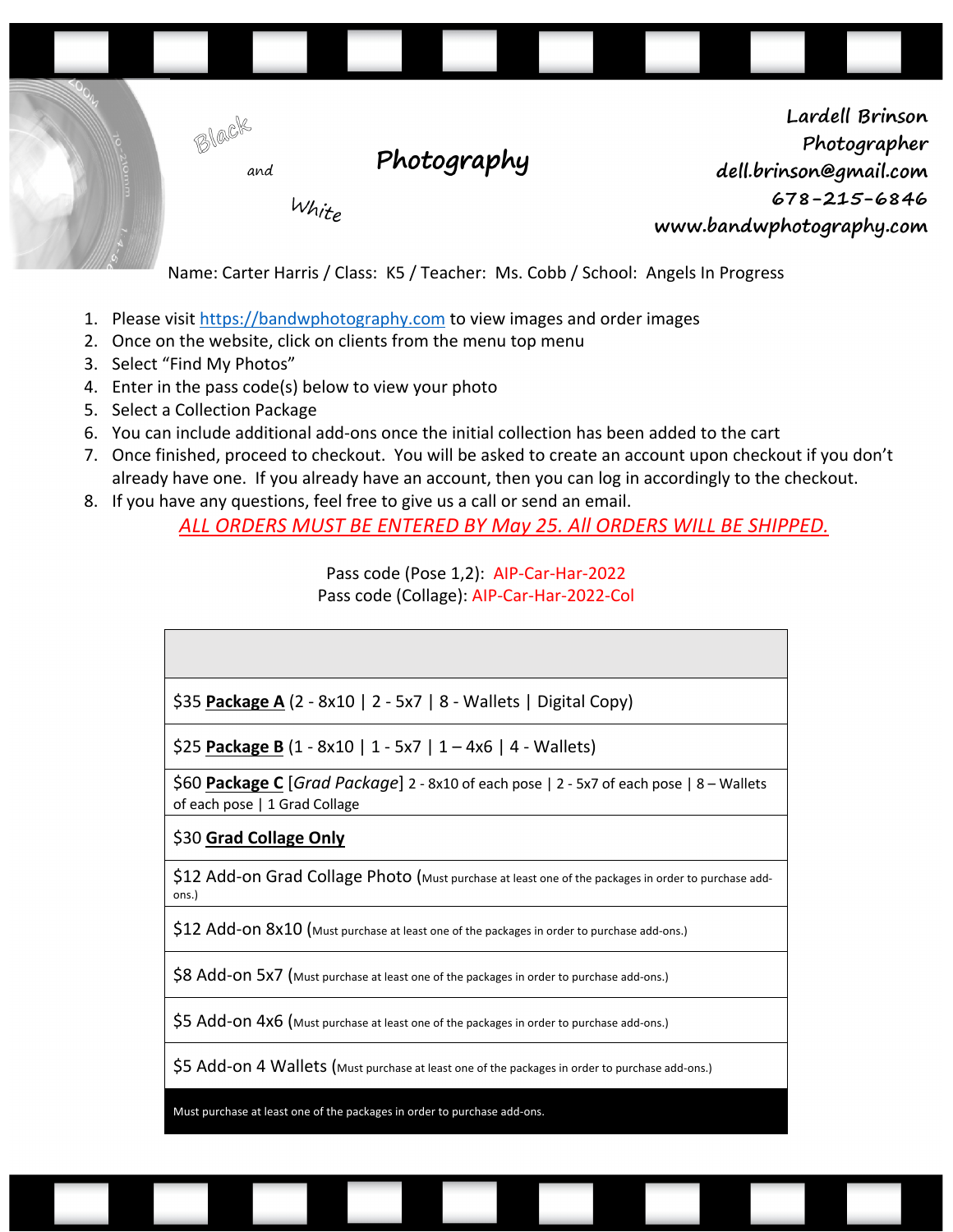

- 1. Please visit https://bandwphotography.com to view images and order images
- 2. Once on the website, click on clients from the menu top menu
- 3. Select "Find My Photos"
- 4. Enter in the pass code(s) below to view your photo
- 5. Select a Collection Package
- 6. You can include additional add-ons once the initial collection has been added to the cart
- 7. Once finished, proceed to checkout. You will be asked to create an account upon checkout if you don't already have one. If you already have an account, then you can log in accordingly to the checkout.
- 8. If you have any questions, feel free to give us a call or send an email.

*ALL ORDERS MUST BE ENTERED BY May 25. All ORDERS WILL BE SHIPPED.*

Pass code (Pose 1,2): AIP-Aus-Hor-2022 Pass code (Collage): AIP-Aus-Hor-2022-Col

| \$35 Package A (2 - 8x10   2 - 5x7   8 - Wallets   Digital Copy) |
|------------------------------------------------------------------|

\$25 **Package B** (1 - 8x10 | 1 - 5x7 | 1 – 4x6 | 4 - Wallets)

\$60 **Package C** [*Grad Package*] 2 - 8x10 of each pose | 2 - 5x7 of each pose | 8 – Wallets of each pose | 1 Grad Collage

#### \$30 **Grad Collage Only**

\$12 Add-on Grad Collage Photo (Must purchase at least one of the packages in order to purchase addons.)

\$12 Add-ON 8x10 (Must purchase at least one of the packages in order to purchase add-ons.)

\$8 Add-ON 5x7 (Must purchase at least one of the packages in order to purchase add-ons.)

\$5 Add-on 4x6 (Must purchase at least one of the packages in order to purchase add-ons.)

\$5 Add-on 4 Wallets (Must purchase at least one of the packages in order to purchase add-ons.)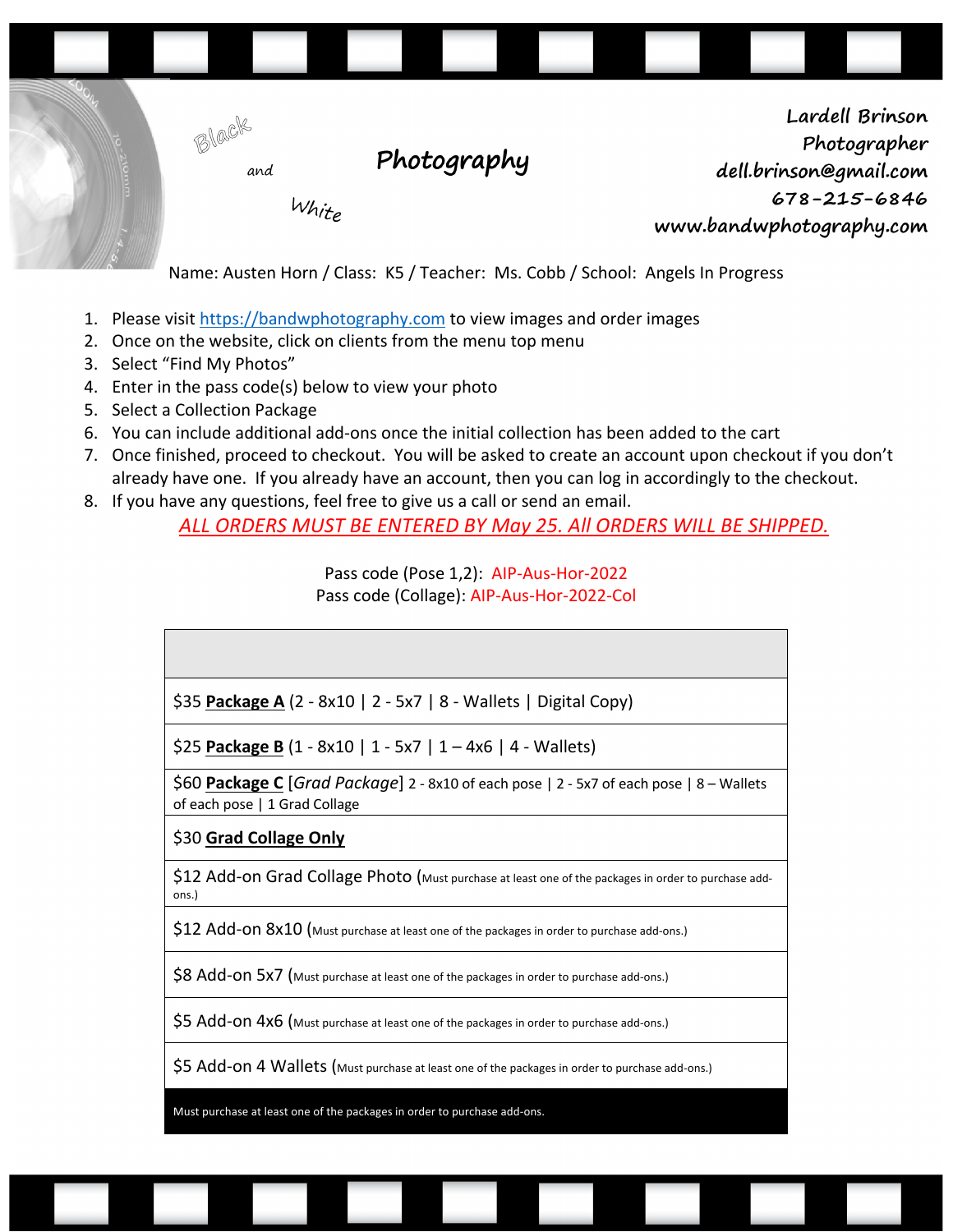

Name: Elijah Jackson / Class: K5 / Teacher: Ms. Cobb / School: Angels In Progress

- 1. Please visit https://bandwphotography.com to view images and order images
- 2. Once on the website, click on clients from the menu top menu
- 3. Select "Find My Photos"
- 4. Enter in the pass code(s) below to view your photo
- 5. Select a Collection Package
- 6. You can include additional add-ons once the initial collection has been added to the cart
- 7. Once finished, proceed to checkout. You will be asked to create an account upon checkout if you don't already have one. If you already have an account, then you can log in accordingly to the checkout.
- 8. If you have any questions, feel free to give us a call or send an email.

*ALL ORDERS MUST BE ENTERED BY May 25. All ORDERS WILL BE SHIPPED.*

Pass code (Pose 1,2): AIP-Eli-Jac-2022 Pass code (Collage): AIP-Eli-Jac-2022-Col

| \$35 <b>Package A</b> (2 - 8x10   2 - 5x7   8 - Wallets   Digital Copy) |
|-------------------------------------------------------------------------|

\$25 **Package B** (1 - 8x10 | 1 - 5x7 | 1 – 4x6 | 4 - Wallets)

\$60 **Package C** [*Grad Package*] 2 - 8x10 of each pose | 2 - 5x7 of each pose | 8 – Wallets of each pose | 1 Grad Collage

# \$30 **Grad Collage Only**

\$12 Add-on Grad Collage Photo (Must purchase at least one of the packages in order to purchase addons.)

\$12 Add-ON 8x10 (Must purchase at least one of the packages in order to purchase add-ons.)

\$8 Add-ON 5x7 (Must purchase at least one of the packages in order to purchase add-ons.)

\$5 Add-on 4x6 (Must purchase at least one of the packages in order to purchase add-ons.)

\$5 Add-on 4 Wallets (Must purchase at least one of the packages in order to purchase add-ons.)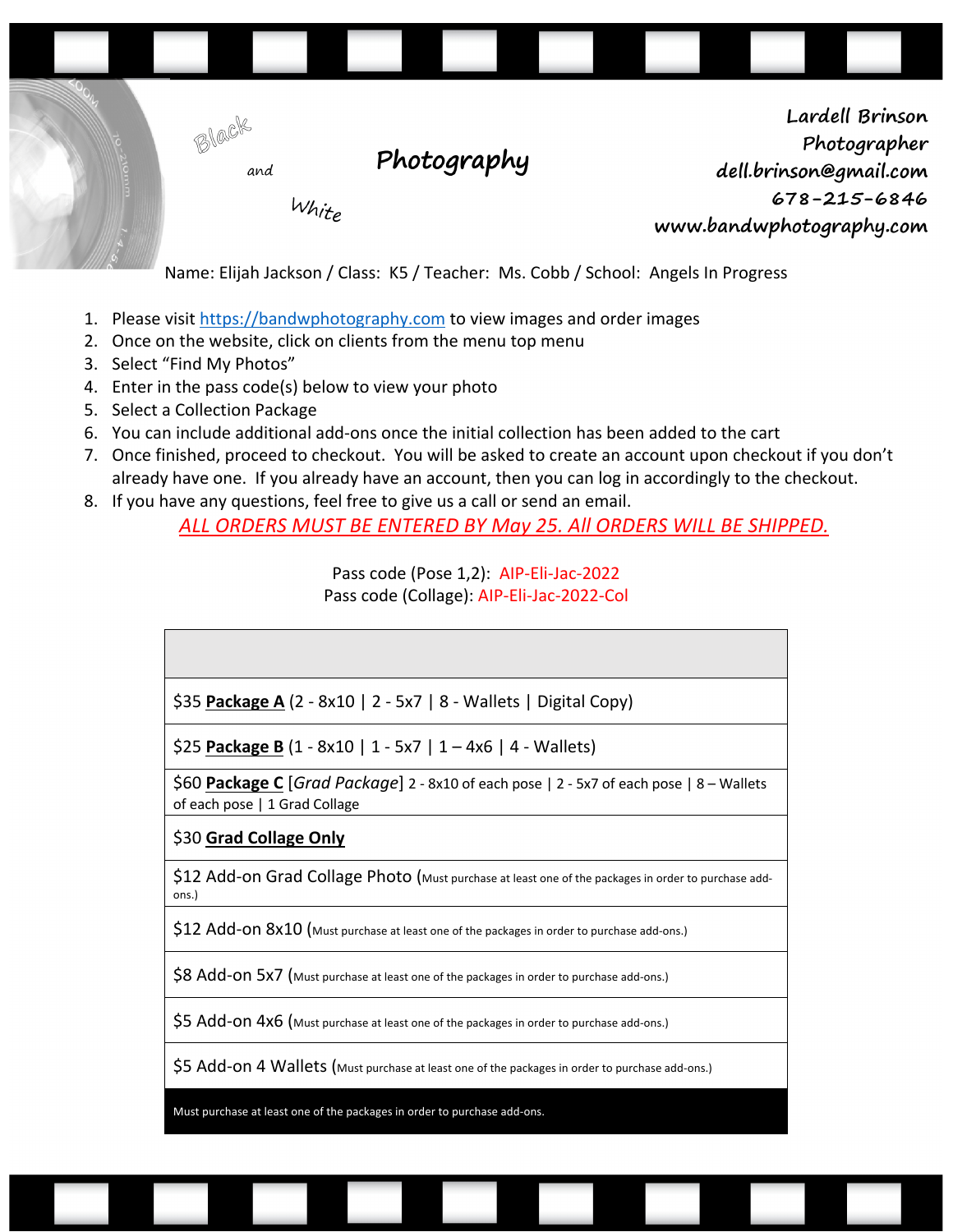

- 1. Please visit https://bandwphotography.com to view images and order images
- 2. Once on the website, click on clients from the menu top menu
- 3. Select "Find My Photos"
- 4. Enter in the pass code(s) below to view your photo
- 5. Select a Collection Package
- 6. You can include additional add-ons once the initial collection has been added to the cart
- 7. Once finished, proceed to checkout. You will be asked to create an account upon checkout if you don't already have one. If you already have an account, then you can log in accordingly to the checkout.
- 8. If you have any questions, feel free to give us a call or send an email.

*ALL ORDERS MUST BE ENTERED BY May 25. All ORDERS WILL BE SHIPPED.*

Pass code (Pose 1,2): AIP-Aar-Jea-2022 Pass code (Collage): AIP-Aar-Jea-2022-Col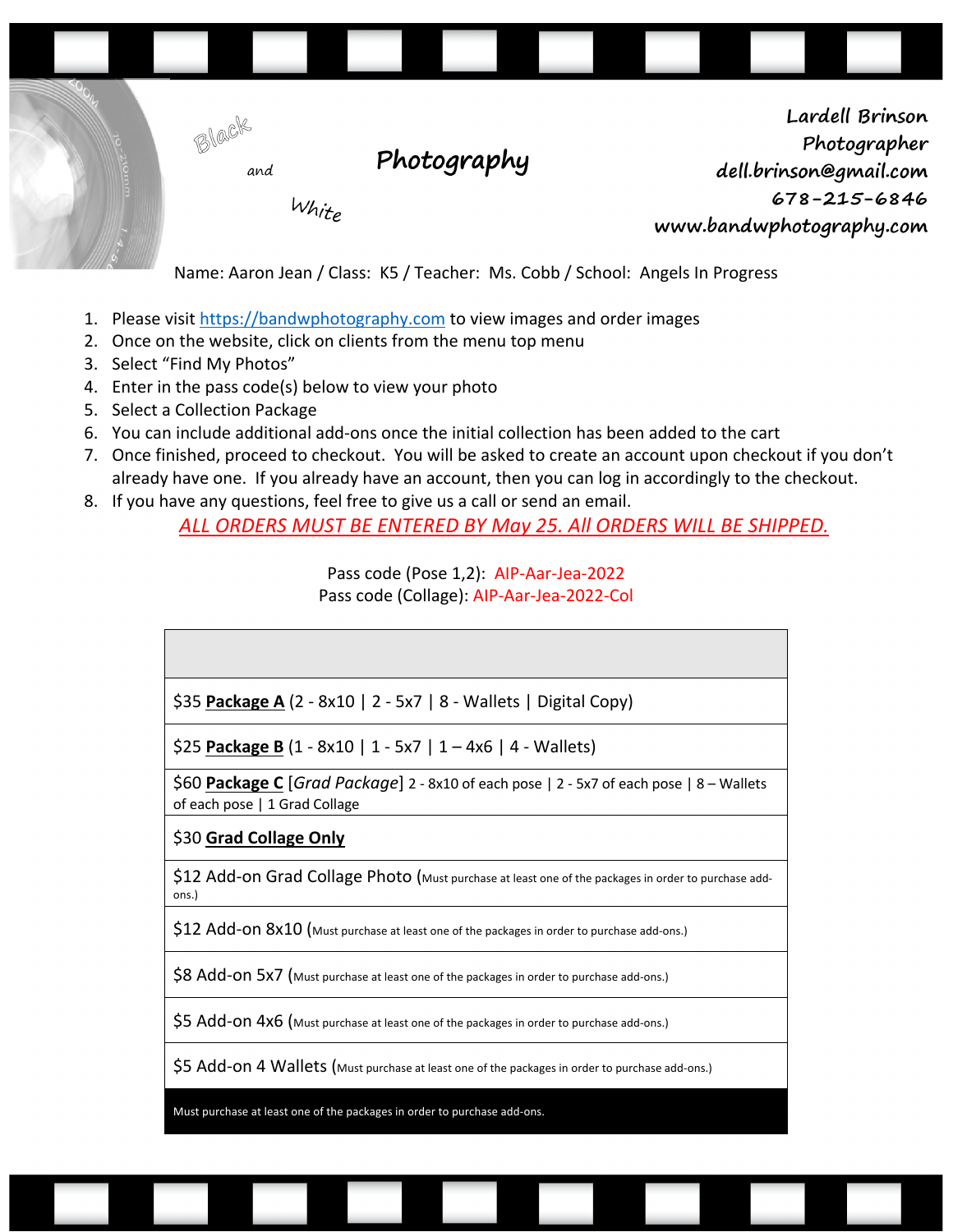

Name: Skylar Lambert / Class: K5 / Teacher: Ms. Cobb / School: Angels In Progress

- 1. Please visit https://bandwphotography.com to view images and order images
- 2. Once on the website, click on clients from the menu top menu
- 3. Select "Find My Photos"
- 4. Enter in the pass code(s) below to view your photo
- 5. Select a Collection Package
- 6. You can include additional add-ons once the initial collection has been added to the cart
- 7. Once finished, proceed to checkout. You will be asked to create an account upon checkout if you don't already have one. If you already have an account, then you can log in accordingly to the checkout.
- 8. If you have any questions, feel free to give us a call or send an email.

*ALL ORDERS MUST BE ENTERED BY May 25. All ORDERS WILL BE SHIPPED.*

Pass code (Pose 1,2): AIP-Sky-Lam-2022 Pass code (Collage): AIP-Sky-Lam-2022-Col

| \$35 Package A (2 - 8x10   2 - 5x7   8 - Wallets   Digital Copy) |
|------------------------------------------------------------------|

\$25 **Package B** (1 - 8x10 | 1 - 5x7 | 1 – 4x6 | 4 - Wallets)

\$60 **Package C** [*Grad Package*] 2 - 8x10 of each pose | 2 - 5x7 of each pose | 8 – Wallets of each pose | 1 Grad Collage

#### \$30 **Grad Collage Only**

\$12 Add-on Grad Collage Photo (Must purchase at least one of the packages in order to purchase addons.)

\$12 Add-ON 8x10 (Must purchase at least one of the packages in order to purchase add-ons.)

\$8 Add-ON 5x7 (Must purchase at least one of the packages in order to purchase add-ons.)

\$5 Add-on 4x6 (Must purchase at least one of the packages in order to purchase add-ons.)

\$5 Add-on 4 Wallets (Must purchase at least one of the packages in order to purchase add-ons.)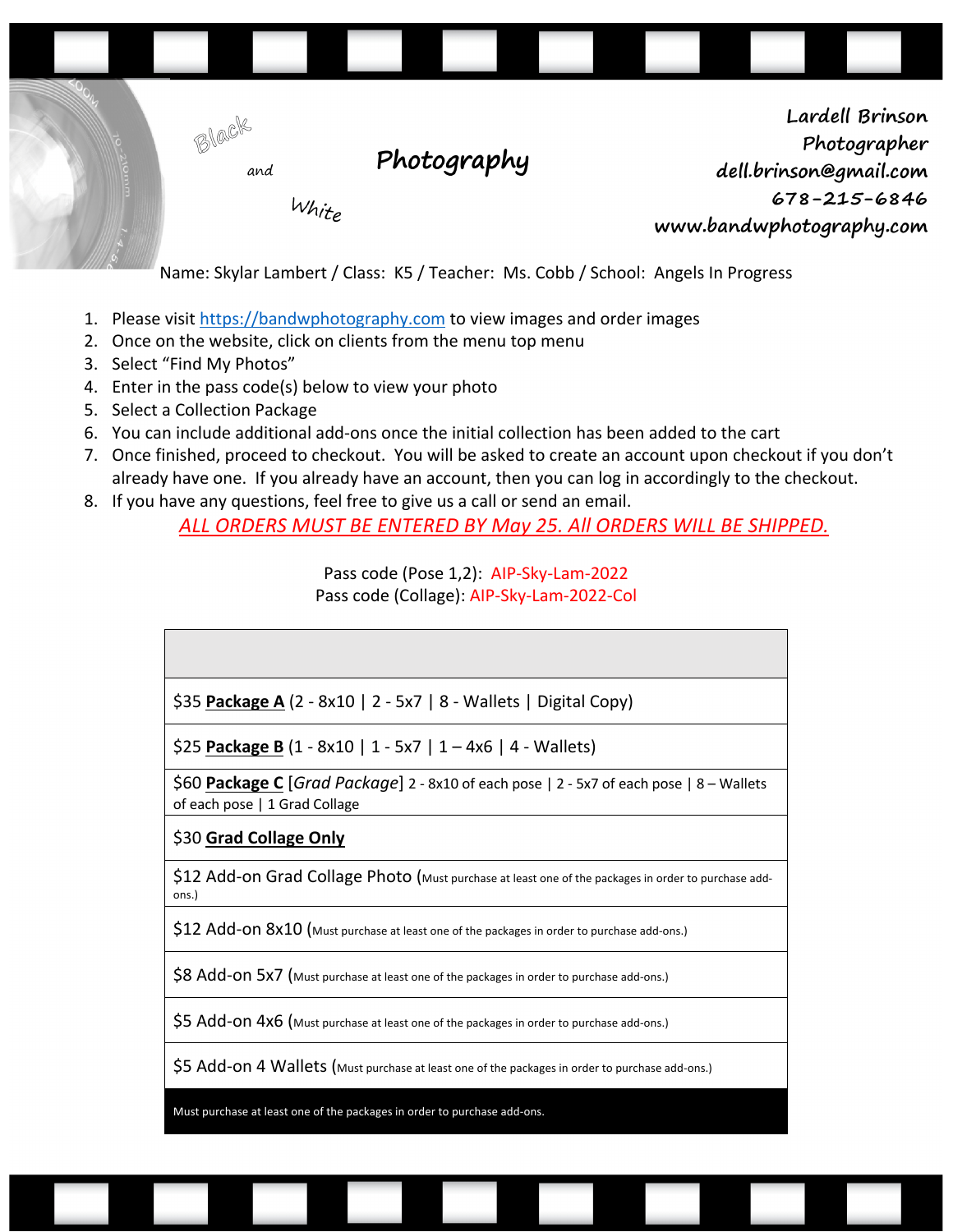

- 1. Please visit https://bandwphotography.com to view images and order images
- 2. Once on the website, click on clients from the menu top menu
- 3. Select "Find My Photos"
- 4. Enter in the pass code(s) below to view your photo
- 5. Select a Collection Package
- 6. You can include additional add-ons once the initial collection has been added to the cart
- 7. Once finished, proceed to checkout. You will be asked to create an account upon checkout if you don't already have one. If you already have an account, then you can log in accordingly to the checkout.
- 8. If you have any questions, feel free to give us a call or send an email.

*ALL ORDERS MUST BE ENTERED BY May 25. All ORDERS WILL BE SHIPPED.*

Pass code (Pose 1,2): AIP-Eth-Law-2022 Pass code (Collage): AIP-Eth-Law-2022-Col

| \$35 <b>Package A</b> (2 - 8x10   2 - 5x7   8 - Wallets   Digital Copy)                                              |
|----------------------------------------------------------------------------------------------------------------------|
| \$25 Package B $(1 - 8x10   1 - 5x7   1 - 4x6   4 - Wallest)$                                                        |
| \$60 Package C Grad Package 2 - 8x10 of each pose 2 - 5x7 of each pose 28 - Wallets<br>of each pose   1 Grad Collage |
| \$30 Grad Collage Only                                                                                               |
| \$12 Add-on Grad Collage Photo (Must purchase at least one of the packages in order to purchase add-<br>ons.)        |
| $$12$ Add-ON $8x10$ (Must purchase at least one of the packages in order to purchase add-ons.)                       |
| \$8 Add-ON 5x7 (Must purchase at least one of the packages in order to purchase add-ons.)                            |
| \$5 Add-On 4x6 (Must purchase at least one of the packages in order to purchase add-ons.)                            |
| \$5 Add-on 4 Wallets (Must purchase at least one of the packages in order to purchase add-ons.)                      |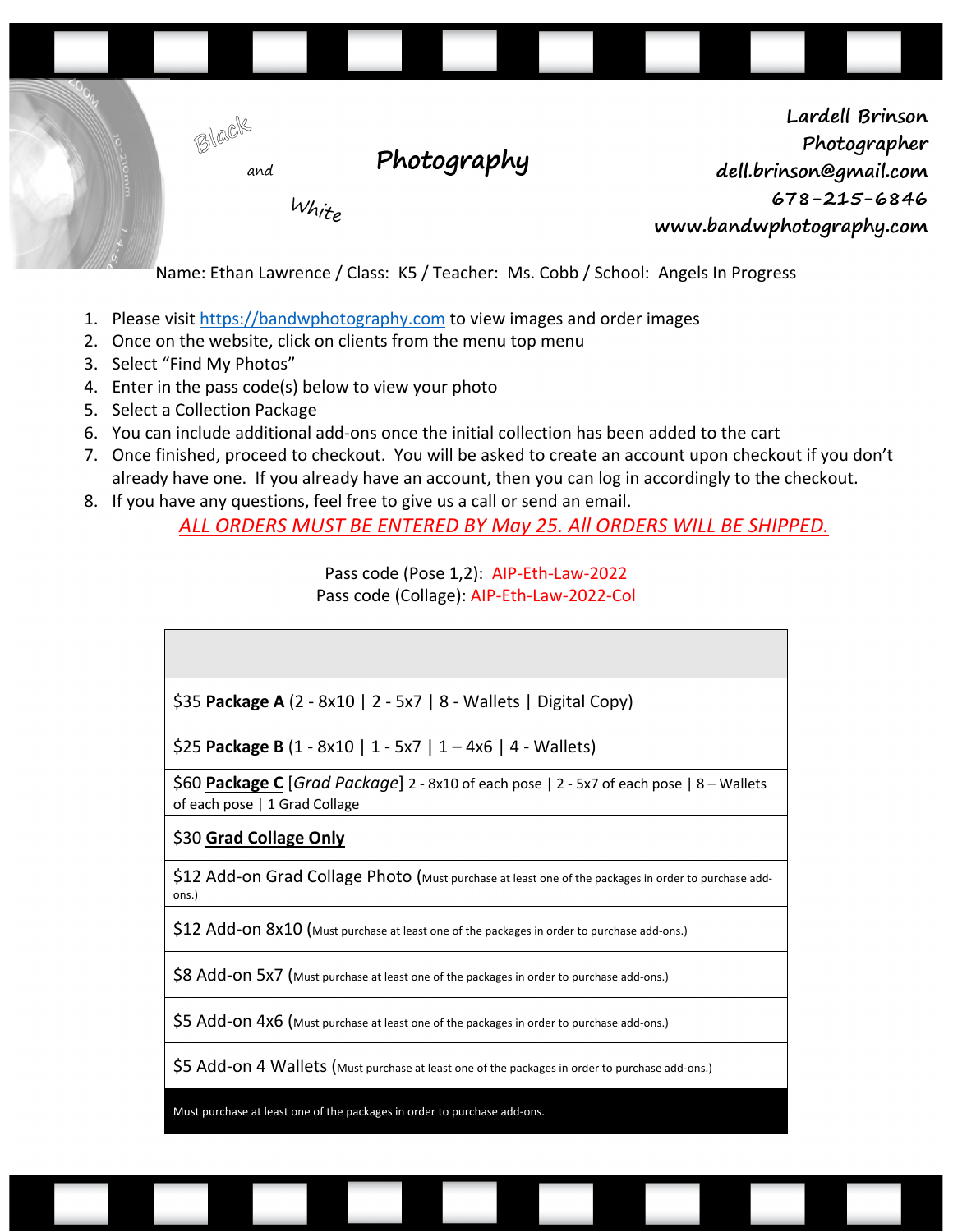

Name: Raiden McClendon / Class: K5 / Teacher: Ms. Cobb / School: Angels In Progress

- 1. Please visit https://bandwphotography.com to view images and order images
- 2. Once on the website, click on clients from the menu top menu
- 3. Select "Find My Photos"
- 4. Enter in the pass code(s) below to view your photo
- 5. Select a Collection Package
- 6. You can include additional add-ons once the initial collection has been added to the cart
- 7. Once finished, proceed to checkout. You will be asked to create an account upon checkout if you don't already have one. If you already have an account, then you can log in accordingly to the checkout.
- 8. If you have any questions, feel free to give us a call or send an email.

*ALL ORDERS MUST BE ENTERED BY May 25. All ORDERS WILL BE SHIPPED.*

Pass code (Pose 1,2): AIP-Rai-McC-2022 Pass code (Collage): AIP-Rai-McC-2022-Col

| $\frac{1}{2}$ \$35 <b>Package A</b> (2 - 8x10   2 - 5x7   8 - Wallets   Digital Copy) |  |
|---------------------------------------------------------------------------------------|--|
| \$25 <b>Package B</b> (1 - 8x10   1 - 5x7   1 – 4x6   4 - Wallets)                    |  |

\$60 **Package C** [*Grad Package*] 2 - 8x10 of each pose | 2 - 5x7 of each pose | 8 – Wallets of each pose | 1 Grad Collage

# \$30 **Grad Collage Only**

\$12 Add-on Grad Collage Photo (Must purchase at least one of the packages in order to purchase addons.)

\$12 Add-ON 8x10 (Must purchase at least one of the packages in order to purchase add-ons.)

\$8 Add-ON 5x7 (Must purchase at least one of the packages in order to purchase add-ons.)

\$5 Add-on 4x6 (Must purchase at least one of the packages in order to purchase add-ons.)

\$5 Add-on 4 Wallets (Must purchase at least one of the packages in order to purchase add-ons.)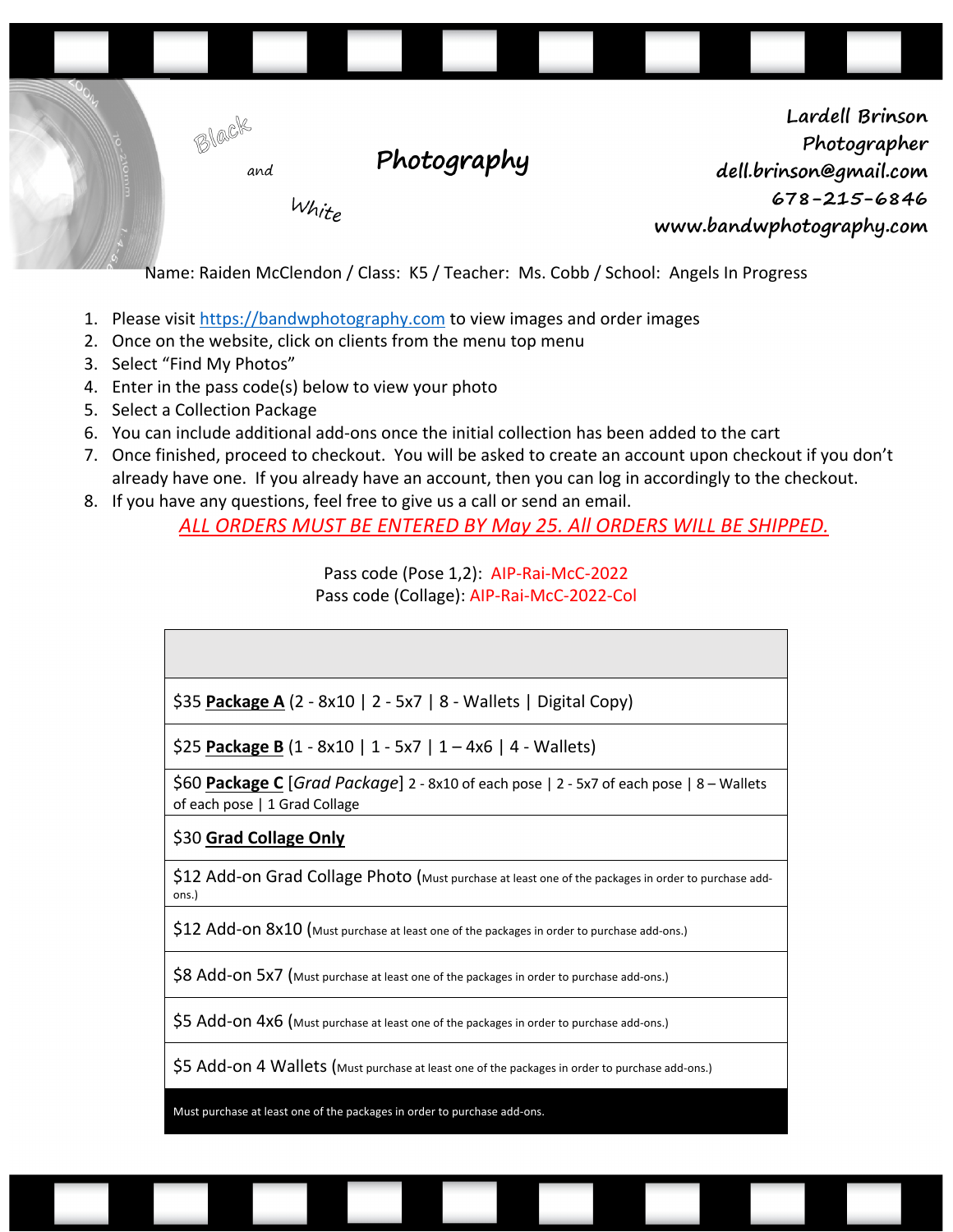

Name: Cameron McKay / Class: K5 / Teacher: Ms. Cobb / School: Angels In Progress

- 1. Please visit https://bandwphotography.com to view images and order images
- 2. Once on the website, click on clients from the menu top menu
- 3. Select "Find My Photos"
- 4. Enter in the pass code(s) below to view your photo
- 5. Select a Collection Package
- 6. You can include additional add-ons once the initial collection has been added to the cart
- 7. Once finished, proceed to checkout. You will be asked to create an account upon checkout if you don't already have one. If you already have an account, then you can log in accordingly to the checkout.
- 8. If you have any questions, feel free to give us a call or send an email.

*ALL ORDERS MUST BE ENTERED BY May 25. All ORDERS WILL BE SHIPPED.*

Pass code (Pose 1,2): AIP-Cam-McK-2022 Pass code (Collage): AIP-Cam-McK-2022-Col

| \$35 Package A (2 - 8x10   2 - 5x7   8 - Wallets   Digital Copy) |  |  |  |
|------------------------------------------------------------------|--|--|--|
|------------------------------------------------------------------|--|--|--|

\$25 **Package B** (1 - 8x10 | 1 - 5x7 | 1 – 4x6 | 4 - Wallets)

\$60 **Package C** [*Grad Package*] 2 - 8x10 of each pose | 2 - 5x7 of each pose | 8 – Wallets of each pose | 1 Grad Collage

#### \$30 **Grad Collage Only**

\$12 Add-on Grad Collage Photo (Must purchase at least one of the packages in order to purchase addons.)

\$12 Add-ON 8x10 (Must purchase at least one of the packages in order to purchase add-ons.)

\$8 Add-ON 5x7 (Must purchase at least one of the packages in order to purchase add-ons.)

\$5 Add-on 4x6 (Must purchase at least one of the packages in order to purchase add-ons.)

\$5 Add-on 4 Wallets (Must purchase at least one of the packages in order to purchase add-ons.)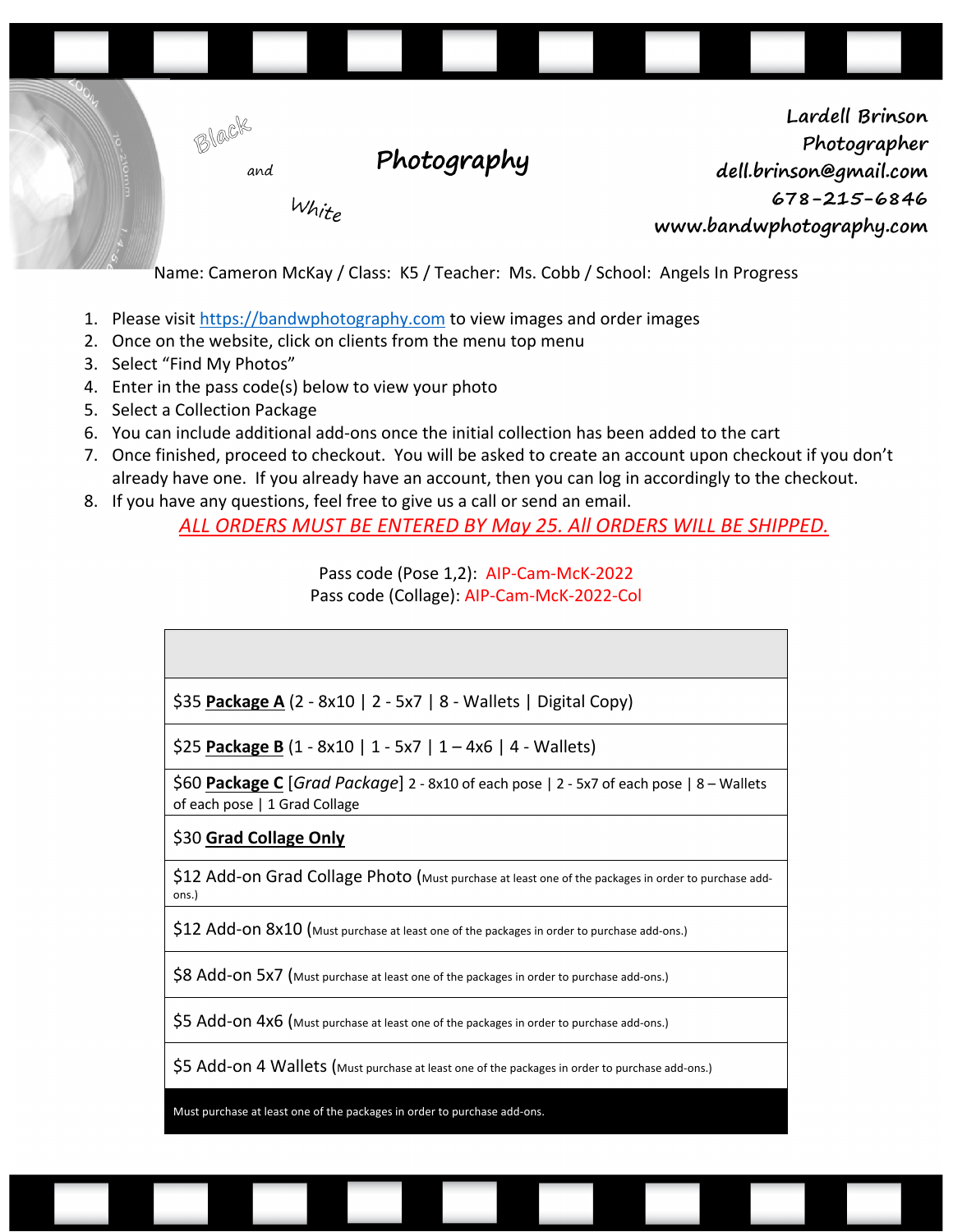

Name: Sydnei Sebastian / Class: K5 / Teacher: Ms. Cobb / School: Angels In Progress

- 1. Please visit https://bandwphotography.com to view images and order images
- 2. Once on the website, click on clients from the menu top menu
- 3. Select "Find My Photos"
- 4. Enter in the pass code(s) below to view your photo
- 5. Select a Collection Package
- 6. You can include additional add-ons once the initial collection has been added to the cart
- 7. Once finished, proceed to checkout. You will be asked to create an account upon checkout if you don't already have one. If you already have an account, then you can log in accordingly to the checkout.
- 8. If you have any questions, feel free to give us a call or send an email.

*ALL ORDERS MUST BE ENTERED BY May 25. All ORDERS WILL BE SHIPPED.*

Pass code (Pose 1,2): AIP-Syd-Seb-2022 Pass code (Collage): AIP-Syd-Seb-2022-Col

| \$35 Package A (2 - 8x10   2 - 5x7   8 - Wallets   Digital Copy) |
|------------------------------------------------------------------|

\$25 **Package B** (1 - 8x10 | 1 - 5x7 | 1 – 4x6 | 4 - Wallets)

\$60 **Package C** [*Grad Package*] 2 - 8x10 of each pose | 2 - 5x7 of each pose | 8 – Wallets of each pose | 1 Grad Collage

#### \$30 **Grad Collage Only**

\$12 Add-on Grad Collage Photo (Must purchase at least one of the packages in order to purchase addons.)

\$12 Add-ON 8x10 (Must purchase at least one of the packages in order to purchase add-ons.)

\$8 Add-ON 5x7 (Must purchase at least one of the packages in order to purchase add-ons.)

\$5 Add-on 4x6 (Must purchase at least one of the packages in order to purchase add-ons.)

\$5 Add-on 4 Wallets (Must purchase at least one of the packages in order to purchase add-ons.)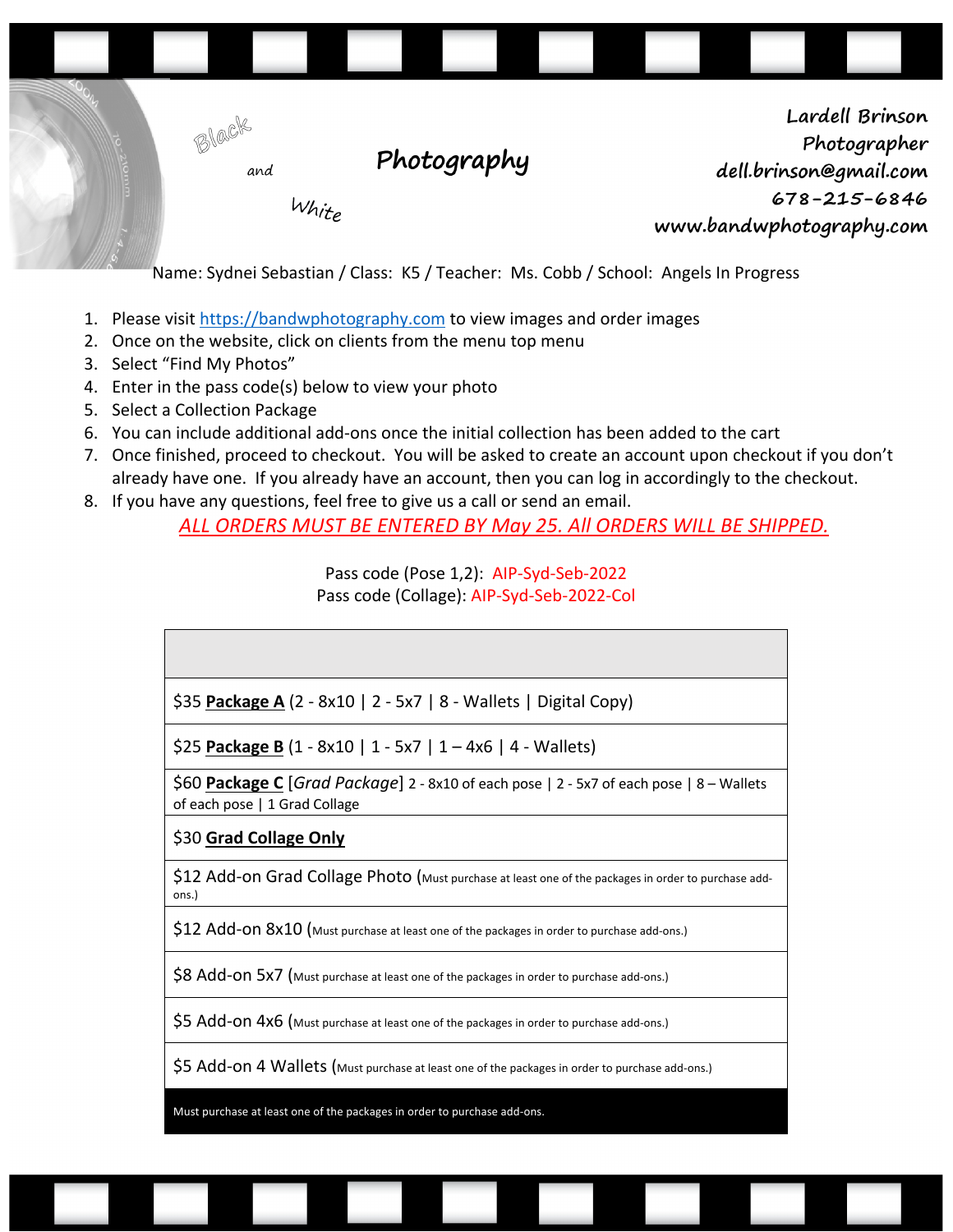

Name: Carson Smith / Class: K5 / Teacher: Ms. Cobb / School: Angels In Progress

- 1. Please visit https://bandwphotography.com to view images and order images
- 2. Once on the website, click on clients from the menu top menu
- 3. Select "Find My Photos"
- 4. Enter in the pass code(s) below to view your photo
- 5. Select a Collection Package
- 6. You can include additional add-ons once the initial collection has been added to the cart
- 7. Once finished, proceed to checkout. You will be asked to create an account upon checkout if you don't already have one. If you already have an account, then you can log in accordingly to the checkout.
- 8. If you have any questions, feel free to give us a call or send an email.

*ALL ORDERS MUST BE ENTERED BY May 25. All ORDERS WILL BE SHIPPED.*

Pass code (Pose 1,2): AIP-Car-Smi-2022 Pass code (Collage): AIP-Car-Smi-2022-Col

| \$35 Package A (2 - 8x10   2 - 5x7   8 - Wallets   Digital Copy)                                                          |
|---------------------------------------------------------------------------------------------------------------------------|
| \$25 Package B $(1 - 8x10 \mid 1 - 5x7 \mid 1 - 4x6 \mid 4 - Wallets)$                                                    |
| \$60 Package C [Grad Package] 2 - 8x10 of each pose   2 - 5x7 of each pose   8 - Wallets<br>of each pose   1 Grad Collage |
| \$30 Grad Collage Only                                                                                                    |
| \$12 Add-on Grad Collage Photo (Must purchase at least one of the packages in order to purchase add-<br>ons.)             |
| \$12 Add-ON 8x10 (Must purchase at least one of the packages in order to purchase add-ons.)                               |

\$8 Add-ON 5x7 (Must purchase at least one of the packages in order to purchase add-ons.)

\$5 Add-on 4x6 (Must purchase at least one of the packages in order to purchase add-ons.)

\$5 Add-on 4 Wallets (Must purchase at least one of the packages in order to purchase add-ons.)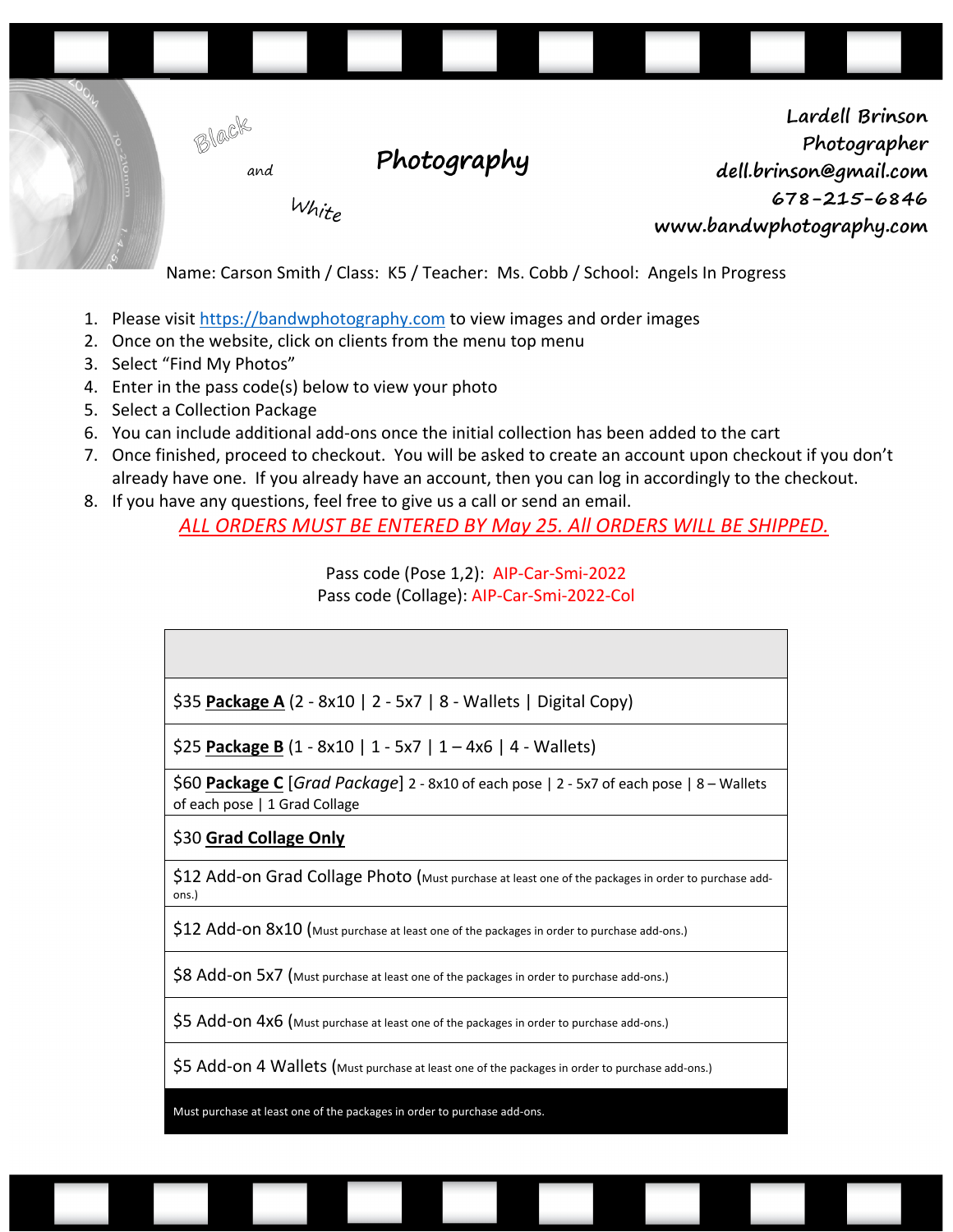

Name: Lawrence Washington / Class: K5 / Teacher: Ms. Cobb / School: Angels In Progress

- 1. Please visit https://bandwphotography.com to view images and order images
- 2. Once on the website, click on clients from the menu top menu
- 3. Select "Find My Photos"
- 4. Enter in the pass code(s) below to view your photo
- 5. Select a Collection Package
- 6. You can include additional add-ons once the initial collection has been added to the cart
- 7. Once finished, proceed to checkout. You will be asked to create an account upon checkout if you don't already have one. If you already have an account, then you can log in accordingly to the checkout.
- 8. If you have any questions, feel free to give us a call or send an email.

*ALL ORDERS MUST BE ENTERED BY May 25. All ORDERS WILL BE SHIPPED.*

Pass code (Pose 1,2): AIP-Law-Was-2022 Pass code (Collage): AIP-Law-Was-2022-Col

| \$35 Package A (2 - 8x10   2 - 5x7   8 - Wallets   Digital Copy)                                                                               |
|------------------------------------------------------------------------------------------------------------------------------------------------|
| \$25 Package B $(1 - 8x10   1 - 5x7   1 - 4x6   4 - Wallets)$                                                                                  |
| \$60 Package C $\lceil$ Grad Package 2 - 8x10 of each pose $\lceil$ 2 - 5x7 of each pose $\lceil$ 8 – Wallets<br>of each pose   1 Grad Collage |
| \$30 Grad Collage Only                                                                                                                         |
| \$12 Add-on Grad Collage Photo (Must purchase at least one of the packages in order to purchase add-<br>ons.)                                  |
| \$12 Add-On 8x10 (Must purchase at least one of the packages in order to purchase add-ons.)                                                    |
| \$8 Add-ON 5x7 (Must purchase at least one of the packages in order to purchase add-ons.)                                                      |
| \$5 Add-On 4x6 (Must purchase at least one of the packages in order to purchase add-ons.)                                                      |
| \$5 Add-on 4 Wallets (Must purchase at least one of the packages in order to purchase add-ons.)                                                |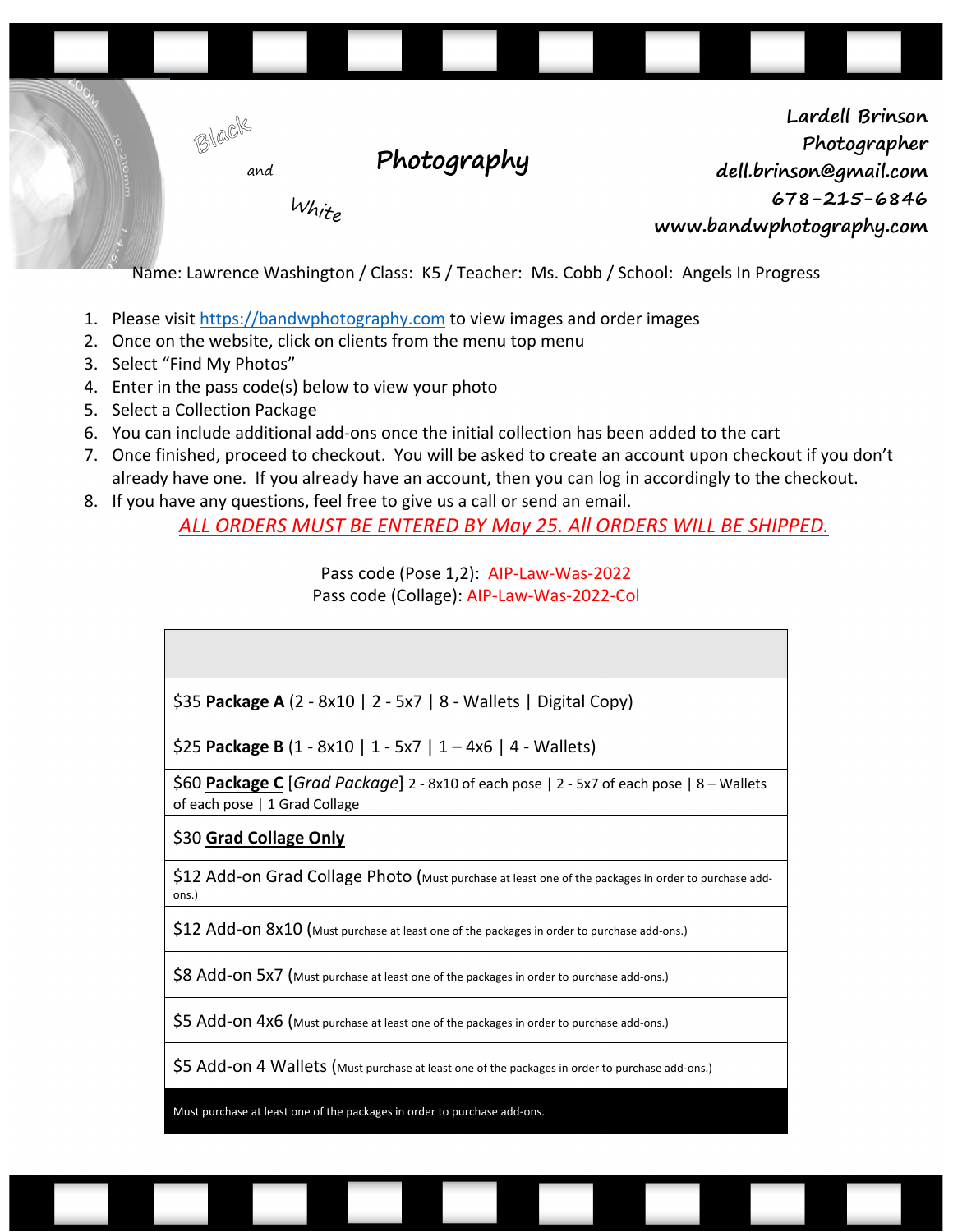

Name: Lynice Woodard / Class: 5th / Teacher: Mrs. Booker / School: Angels In Progress

- 1. Please visit https://bandwphotography.com to view images and order images
- 2. Once on the website, click on clients from the menu top menu
- 3. Select "Find My Photos"
- 4. Enter in the pass code(s) below to view your photo
- 5. Select a Collection Package
- 6. You can include additional add-ons once the initial collection has been added to the cart
- 7. Once finished, proceed to checkout. You will be asked to create an account upon checkout if you don't already have one. If you already have an account, then you can log in accordingly to the checkout.
- 8. If you have any questions, feel free to give us a call or send an email.

*ALL ORDERS MUST BE ENTERED BY May 25. All ORDERS WILL BE SHIPPED.*

Pass code (Pose 1,2): AIP-Lyn-Woo-2022 Pass code (Collage): AIP-Lyn-Woo-2022-Col

| \$35 <b>Package A</b> (2 - 8x10   2 - 5x7   8 - Wallets   Digital Copy)                                                   |
|---------------------------------------------------------------------------------------------------------------------------|
| \$25 Package B $(1 - 8x10   1 - 5x7   1 - 4x6   4 - Wallest)$                                                             |
| \$60 Package C [Grad Package] 2 - 8x10 of each pose   2 - 5x7 of each pose   8 - Wallets<br>of each pose   1 Grad Collage |
| \$30 Grad Collage Only                                                                                                    |
| \$12 Add-on Grad Collage Photo (Must purchase at least one of the packages in order to purchase add-<br>ons.)             |
| \$12 Add-ON 8x10 (Must purchase at least one of the packages in order to purchase add-ons.)                               |
| \$8 Add-ON 5x7 (Must purchase at least one of the packages in order to purchase add-ons.)                                 |
| \$5 Add-On 4x6 (Must purchase at least one of the packages in order to purchase add-ons.)                                 |
| \$5 Add-on 4 Wallets (Must purchase at least one of the packages in order to purchase add-ons.)                           |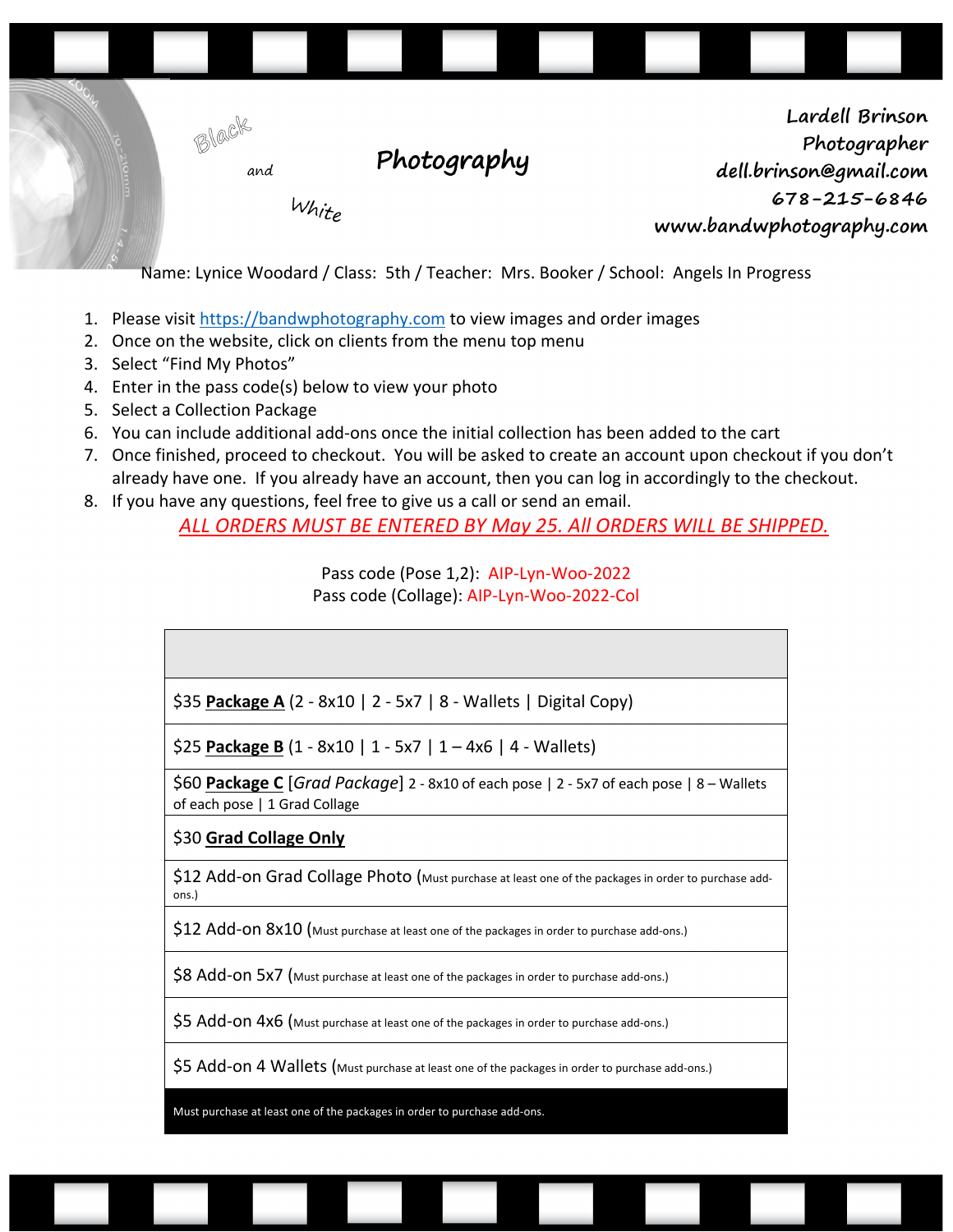

Name: Makaila Martin / Class: 5th / Teacher: Mrs. Booker / School: Angels In Progress

- 1. Please visit https://bandwphotography.com to view images and order images
- 2. Once on the website, click on clients from the menu top menu
- 3. Select "Find My Photos"
- 4. Enter in the pass code(s) below to view your photo
- 5. Select a Collection Package
- 6. You can include additional add-ons once the initial collection has been added to the cart
- 7. Once finished, proceed to checkout. You will be asked to create an account upon checkout if you don't already have one. If you already have an account, then you can log in accordingly to the checkout.
- 8. If you have any questions, feel free to give us a call or send an email.

*ALL ORDERS MUST BE ENTERED BY May 25. All ORDERS WILL BE SHIPPED.*

Pass code (Pose 1,2): AIP-Mak-Mar-2022 Pass code (Collage): AIP-Mak-Mar-2022-Col

| \$35 Package A (2 - 8x10   2 - 5x7   8 - Wallets   Digital Copy)                                                             |
|------------------------------------------------------------------------------------------------------------------------------|
| \$25 Package B $(1 - 8x10 \mid 1 - 5x7 \mid 1 - 4x6 \mid 4 - Wallets)$                                                       |
| \$60 Package C $[Grad$ Package 2 - 8x10 of each pose $ 2 - 5x7$ of each pose $ 8 -$ Wallets<br>of each pose   1 Grad Collage |
| \$30 Grad Collage Only                                                                                                       |
| \$12 Add-on Grad Collage Photo (Must purchase at least one of the packages in order to purchase add-<br>ons.)                |
| \$12 Add-ON 8x10 (Must purchase at least one of the packages in order to purchase add-ons.)                                  |

\$8 Add-on 5x7 (Must purchase at least one of the packages in order to purchase add-ons.)

\$5 Add-on 4x6 (Must purchase at least one of the packages in order to purchase add-ons.)

\$5 Add-on 4 Wallets (Must purchase at least one of the packages in order to purchase add-ons.)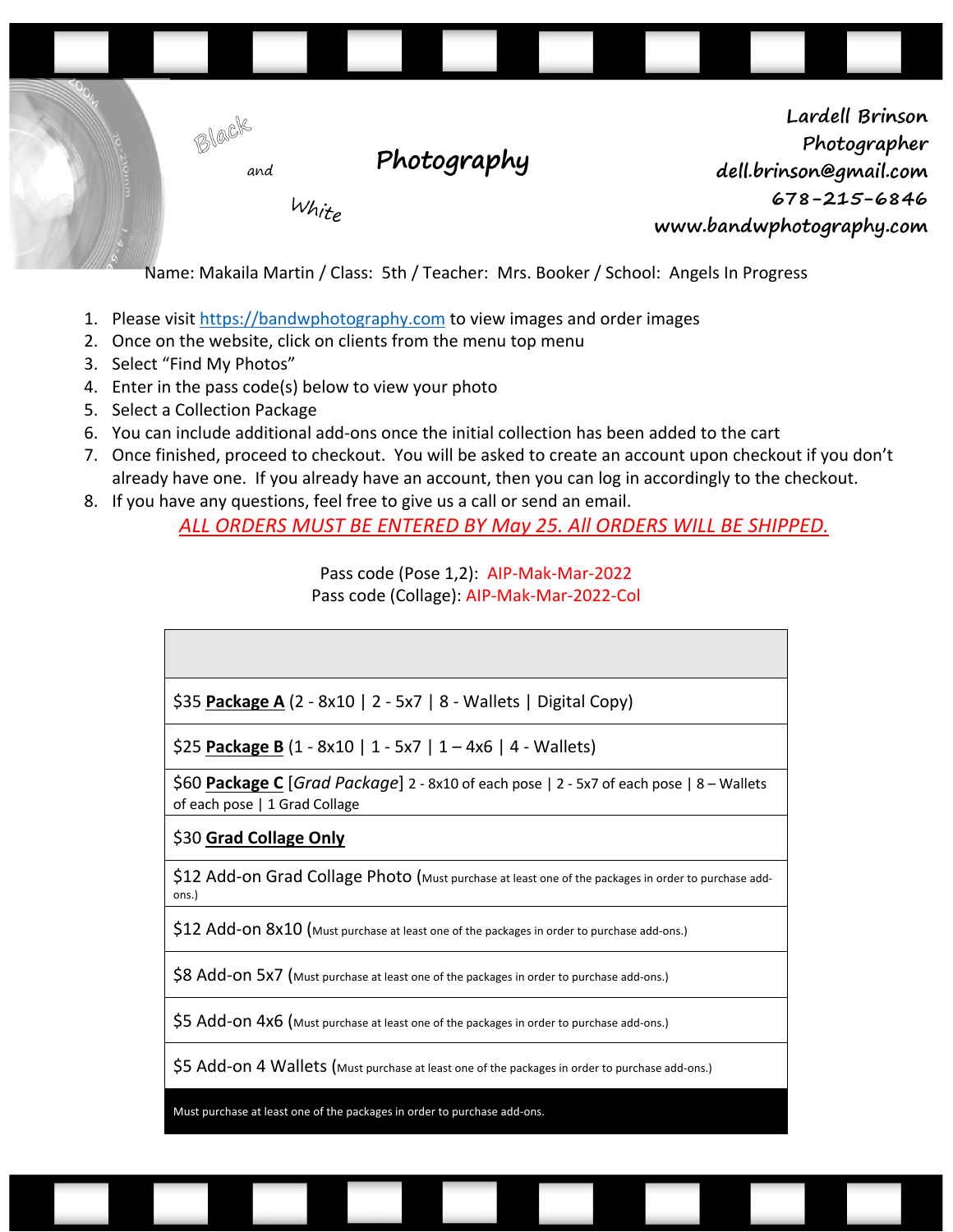

Name: Kyndall Clepper / Class: 5th / Teacher: Mrs. Booker / School: Angels In Progress

- 1. Please visit https://bandwphotography.com to view images and order images
- 2. Once on the website, click on clients from the menu top menu
- 3. Select "Find My Photos"
- 4. Enter in the pass code(s) below to view your photo
- 5. Select a Collection Package
- 6. You can include additional add-ons once the initial collection has been added to the cart
- 7. Once finished, proceed to checkout. You will be asked to create an account upon checkout if you don't already have one. If you already have an account, then you can log in accordingly to the checkout.
- 8. If you have any questions, feel free to give us a call or send an email.

*ALL ORDERS MUST BE ENTERED BY May 25. All ORDERS WILL BE SHIPPED.*

Pass code (Pose 1,2): AIP-Kyn-Cle-2022 Pass code (Collage): AIP-Kyn-Cle-2022-Col

| \$35 Package A (2 - 8x10   2 - 5x7   8 - Wallets   Digital Copy)                                                          |
|---------------------------------------------------------------------------------------------------------------------------|
| \$25 Package B $(1 - 8x10   1 - 5x7   1 - 4x6   4 - Wallest)$                                                             |
| \$60 Package C [Grad Package] 2 - 8x10 of each pose   2 - 5x7 of each pose   8 - Wallets<br>of each pose   1 Grad Collage |
| \$30 Grad Collage Only                                                                                                    |
| \$12 Add-on Grad Collage Photo (Must purchase at least one of the packages in order to purchase add-<br>ons.)             |
| \$12 Add-On 8x10 (Must purchase at least one of the packages in order to purchase add-ons.)                               |
| \$8 Add-ON 5x7 (Must purchase at least one of the packages in order to purchase add-ons.)                                 |
| \$5 Add-On 4x6 (Must purchase at least one of the packages in order to purchase add-ons.)                                 |
| \$5 Add-on 4 Wallets (Must purchase at least one of the packages in order to purchase add-ons.)                           |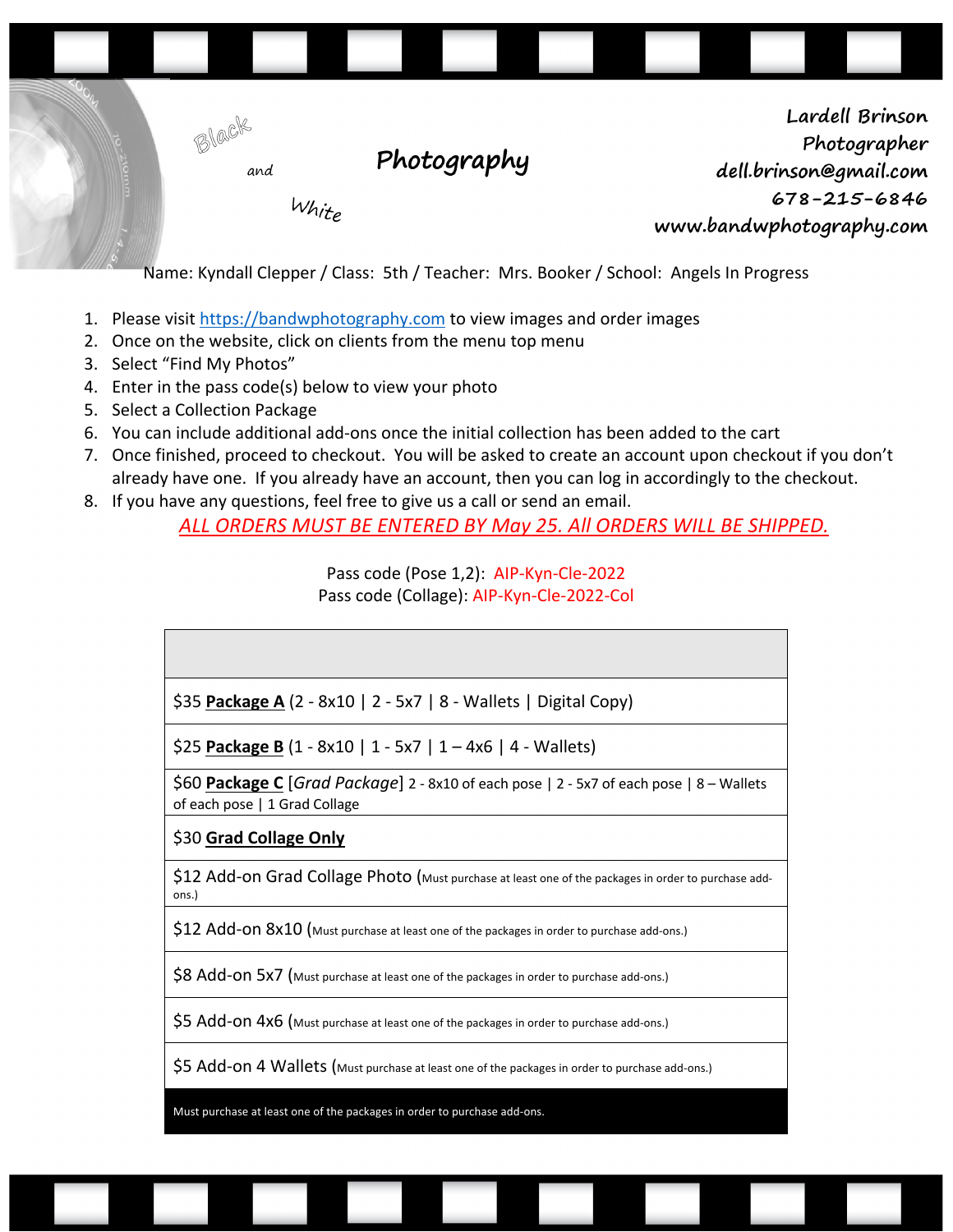

Name: Elyse Jones / Class: 5th / Teacher: Mrs. Booker / School: Angels In Progress

- 1. Please visit https://bandwphotography.com to view images and order images
- 2. Once on the website, click on clients from the menu top menu
- 3. Select "Find My Photos"
- 4. Enter in the pass code(s) below to view your photo
- 5. Select a Collection Package
- 6. You can include additional add-ons once the initial collection has been added to the cart
- 7. Once finished, proceed to checkout. You will be asked to create an account upon checkout if you don't already have one. If you already have an account, then you can log in accordingly to the checkout.
- 8. If you have any questions, feel free to give us a call or send an email.

*ALL ORDERS MUST BE ENTERED BY May 25. All ORDERS WILL BE SHIPPED.*

Pass code (Pose 1,2): AIP-Ely-Jon-2022 Pass code (Collage): AIP-Ely-Jon-2022-Col

| $\frac{1}{2}$ \$35 Package A (2 - 8x10   2 - 5x7   8 - Wallets   Digital Copy) |
|--------------------------------------------------------------------------------|

\$25 **Package B** (1 - 8x10 | 1 - 5x7 | 1 – 4x6 | 4 - Wallets)

\$60 **Package C** [*Grad Package*] 2 - 8x10 of each pose | 2 - 5x7 of each pose | 8 – Wallets of each pose | 1 Grad Collage

# \$30 **Grad Collage Only**

\$12 Add-on Grad Collage Photo (Must purchase at least one of the packages in order to purchase addons.)

\$12 Add-ON 8x10 (Must purchase at least one of the packages in order to purchase add-ons.)

\$8 Add-ON 5x7 (Must purchase at least one of the packages in order to purchase add-ons.)

\$5 Add-on 4x6 (Must purchase at least one of the packages in order to purchase add-ons.)

\$5 Add-on 4 Wallets (Must purchase at least one of the packages in order to purchase add-ons.)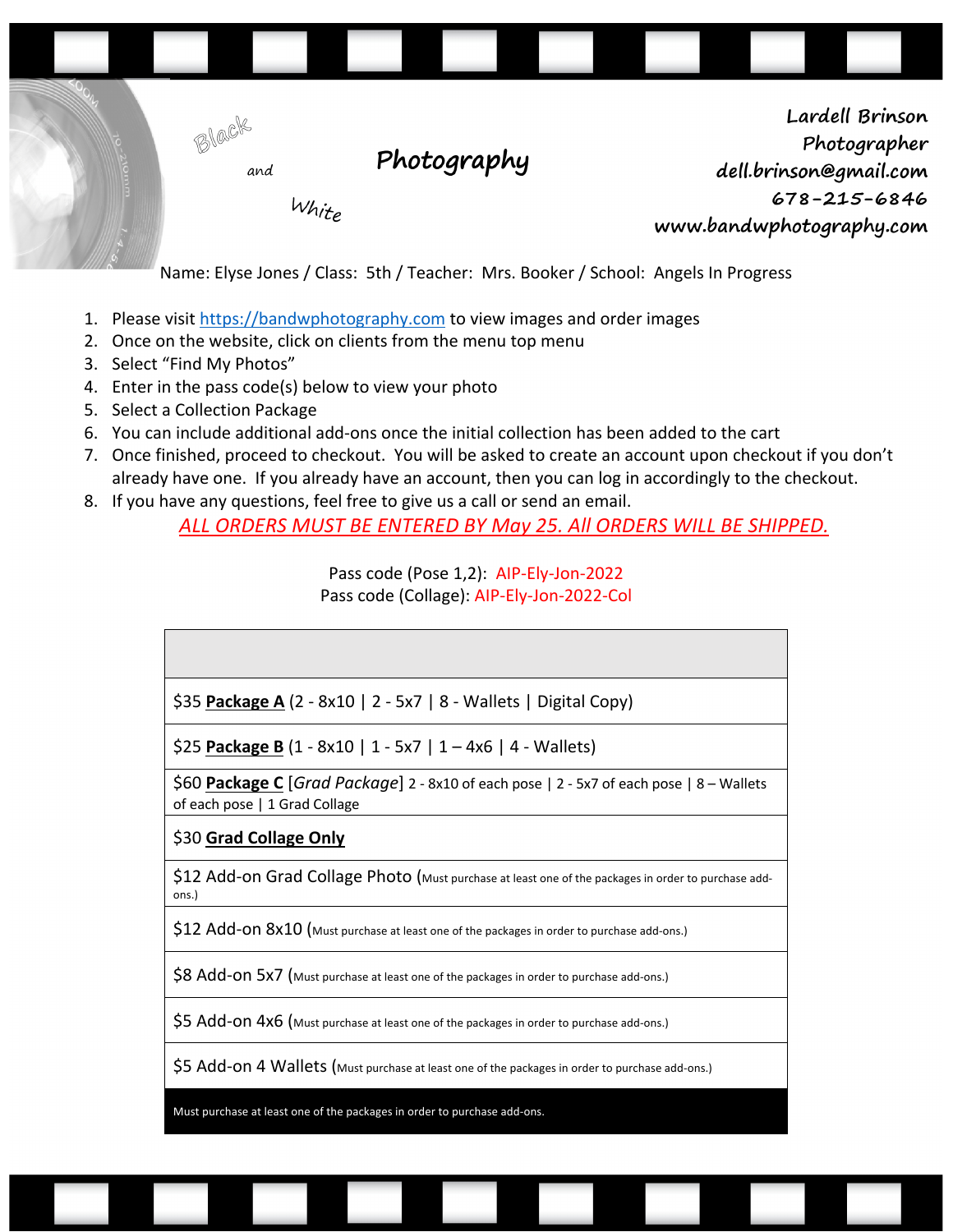

Name: Daya Newman / Class: 5th / Teacher: Mrs. Booker / School: Angels In Progress

- 1. Please visit https://bandwphotography.com to view images and order images
- 2. Once on the website, click on clients from the menu top menu
- 3. Select "Find My Photos"
- 4. Enter in the pass code(s) below to view your photo
- 5. Select a Collection Package
- 6. You can include additional add-ons once the initial collection has been added to the cart
- 7. Once finished, proceed to checkout. You will be asked to create an account upon checkout if you don't already have one. If you already have an account, then you can log in accordingly to the checkout.
- 8. If you have any questions, feel free to give us a call or send an email.

*ALL ORDERS MUST BE ENTERED BY May 25. All ORDERS WILL BE SHIPPED.*

Pass code (Pose 1,2): AIP-Day-New-2022 Pass code (Collage): AIP-Day-New-2022-Col

| \$35 Package A (2 - 8x10   2 - 5x7   8 - Wallets   Digital Copy) |  |
|------------------------------------------------------------------|--|

\$25 **Package B** (1 - 8x10 | 1 - 5x7 | 1 – 4x6 | 4 - Wallets)

\$60 **Package C** [*Grad Package*] 2 - 8x10 of each pose | 2 - 5x7 of each pose | 8 – Wallets of each pose | 1 Grad Collage

#### \$30 **Grad Collage Only**

\$12 Add-on Grad Collage Photo (Must purchase at least one of the packages in order to purchase addons.)

\$12 Add-ON 8x10 (Must purchase at least one of the packages in order to purchase add-ons.)

\$8 Add-ON 5x7 (Must purchase at least one of the packages in order to purchase add-ons.)

\$5 Add-on 4x6 (Must purchase at least one of the packages in order to purchase add-ons.)

\$5 Add-on 4 Wallets (Must purchase at least one of the packages in order to purchase add-ons.)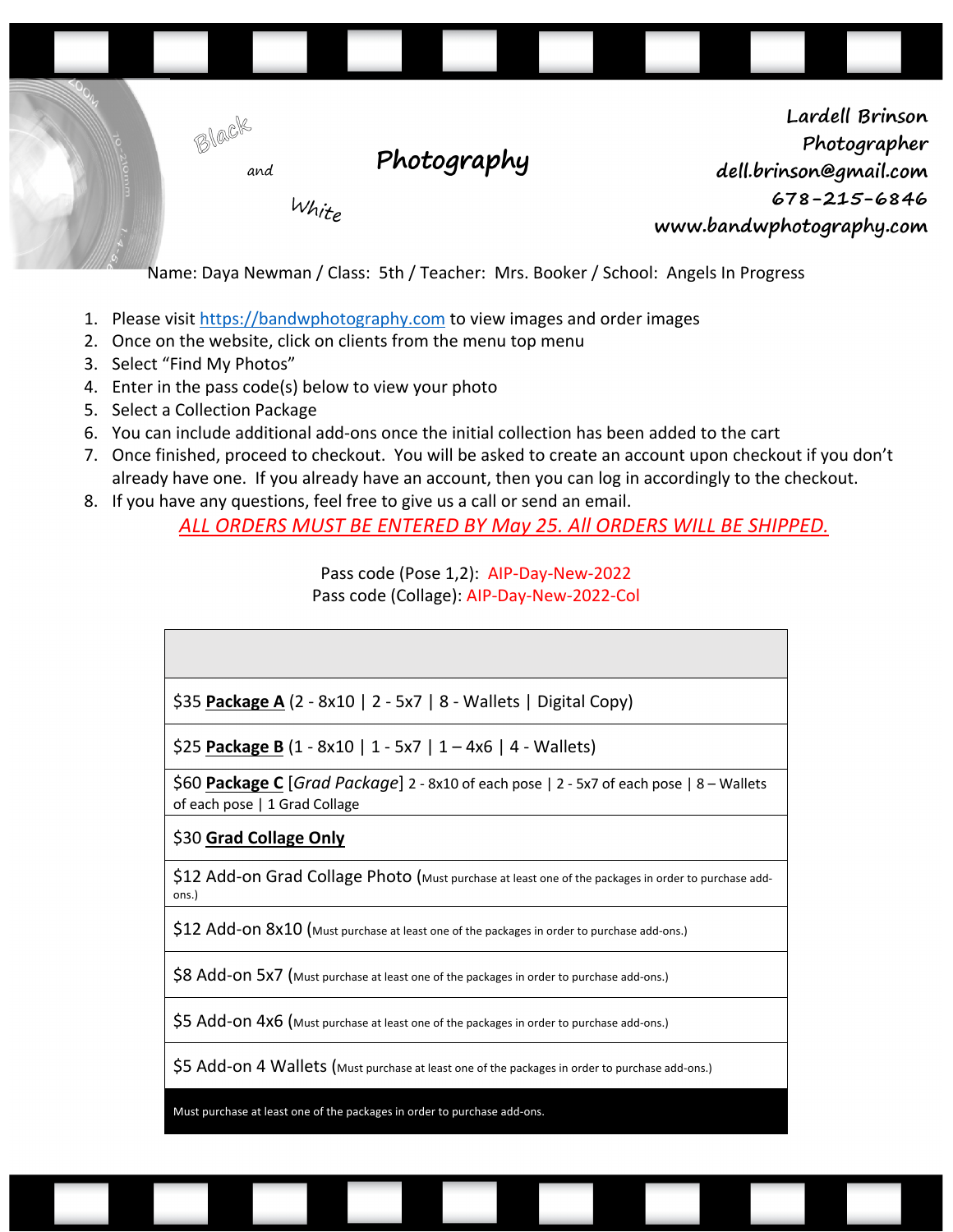

Name: Calynn Clemonts / Class: 5th / Teacher: Mrs. Booker / School: Angels In Progress

- 1. Please visit https://bandwphotography.com to view images and order images
- 2. Once on the website, click on clients from the menu top menu
- 3. Select "Find My Photos"
- 4. Enter in the pass code(s) below to view your photo
- 5. Select a Collection Package
- 6. You can include additional add-ons once the initial collection has been added to the cart
- 7. Once finished, proceed to checkout. You will be asked to create an account upon checkout if you don't already have one. If you already have an account, then you can log in accordingly to the checkout.
- 8. If you have any questions, feel free to give us a call or send an email.

*ALL ORDERS MUST BE ENTERED BY May 25. All ORDERS WILL BE SHIPPED.*

Pass code (Pose 1,2): AIP-Cal-Cle-2022 Pass code (Collage): AIP-Cal-Cle-2022-Col

| \$35 Package A $(2 - 8x10 \mid 2 - 5x7 \mid 8 -$ Wallets   Digital Copy) |  |
|--------------------------------------------------------------------------|--|

\$25 **Package B** (1 - 8x10 | 1 - 5x7 | 1 – 4x6 | 4 - Wallets)

\$60 **Package C** [*Grad Package*] 2 - 8x10 of each pose | 2 - 5x7 of each pose | 8 – Wallets of each pose | 1 Grad Collage

# \$30 **Grad Collage Only**

\$12 Add-on Grad Collage Photo (Must purchase at least one of the packages in order to purchase addons.)

\$12 Add-ON 8x10 (Must purchase at least one of the packages in order to purchase add-ons.)

\$8 Add-ON 5x7 (Must purchase at least one of the packages in order to purchase add-ons.)

\$5 Add-on 4x6 (Must purchase at least one of the packages in order to purchase add-ons.)

\$5 Add-on 4 Wallets (Must purchase at least one of the packages in order to purchase add-ons.)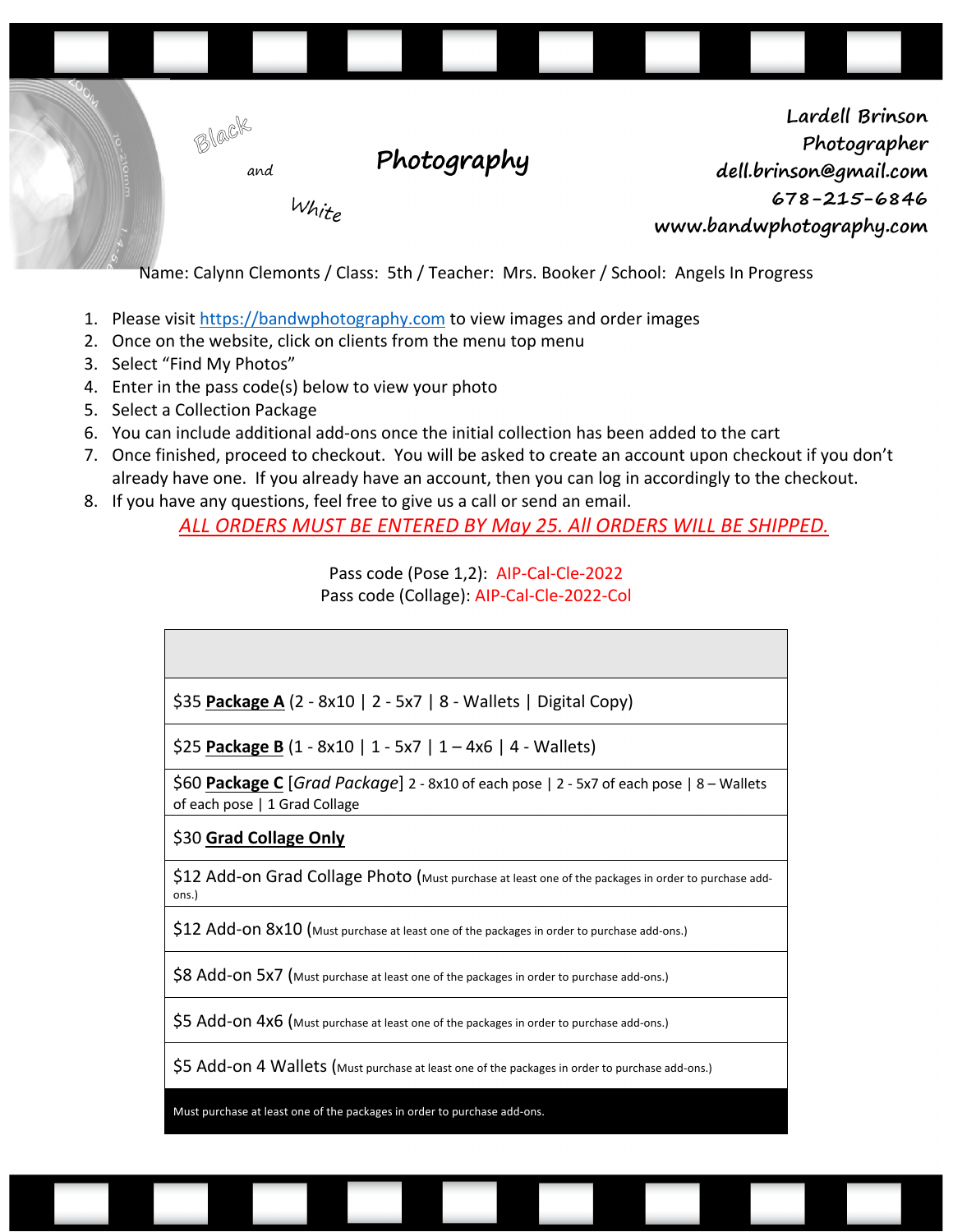

Name: Andrew Butler / Class: 5th / Teacher: Mrs. Booker / School: Angels In Progress

- 1. Please visit https://bandwphotography.com to view images and order images
- 2. Once on the website, click on clients from the menu top menu
- 3. Select "Find My Photos"
- 4. Enter in the pass code(s) below to view your photo
- 5. Select a Collection Package
- 6. You can include additional add-ons once the initial collection has been added to the cart
- 7. Once finished, proceed to checkout. You will be asked to create an account upon checkout if you don't already have one. If you already have an account, then you can log in accordingly to the checkout.
- 8. If you have any questions, feel free to give us a call or send an email.

*ALL ORDERS MUST BE ENTERED BY May 25. All ORDERS WILL BE SHIPPED.*

Pass code (Pose 1,2): AIP-And-But-2022 Pass code (Collage): AIP-And-But-2022-Col

\$25 **Package B** (1 - 8x10 | 1 - 5x7 | 1 – 4x6 | 4 - Wallets)

\$60 **Package C** [*Grad Package*] 2 - 8x10 of each pose | 2 - 5x7 of each pose | 8 – Wallets of each pose | 1 Grad Collage

#### \$30 **Grad Collage Only**

\$12 Add-on Grad Collage Photo (Must purchase at least one of the packages in order to purchase addons.)

\$12 Add-ON 8x10 (Must purchase at least one of the packages in order to purchase add-ons.)

\$8 Add-ON 5x7 (Must purchase at least one of the packages in order to purchase add-ons.)

\$5 Add-on 4x6 (Must purchase at least one of the packages in order to purchase add-ons.)

\$5 Add-on 4 Wallets (Must purchase at least one of the packages in order to purchase add-ons.)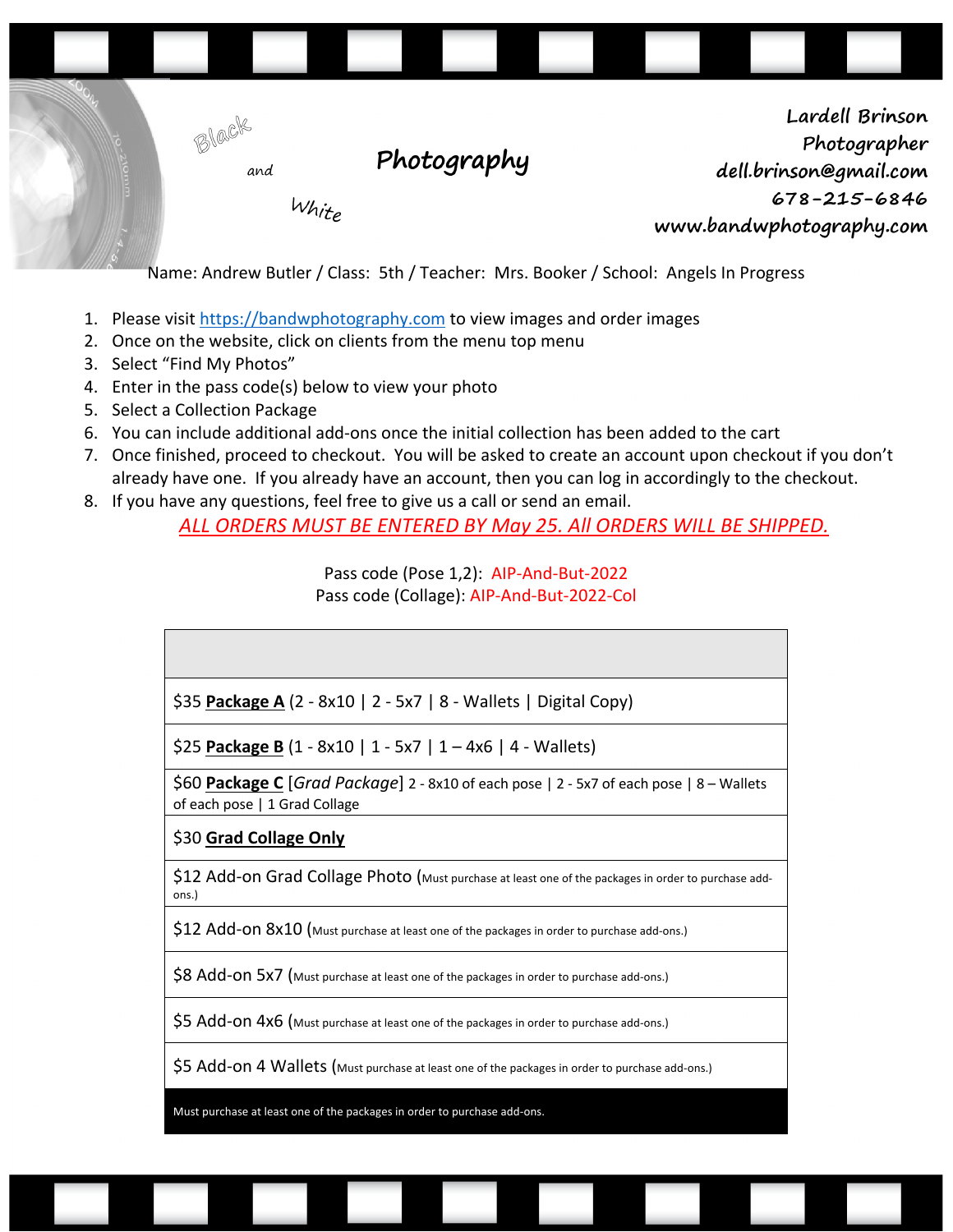

Name: Landon Layne / Class: 5th / Teacher: Mrs. Booker / School: Angels In Progress

- 1. Please visit https://bandwphotography.com to view images and order images
- 2. Once on the website, click on clients from the menu top menu
- 3. Select "Find My Photos"
- 4. Enter in the pass code(s) below to view your photo
- 5. Select a Collection Package
- 6. You can include additional add-ons once the initial collection has been added to the cart
- 7. Once finished, proceed to checkout. You will be asked to create an account upon checkout if you don't already have one. If you already have an account, then you can log in accordingly to the checkout.
- 8. If you have any questions, feel free to give us a call or send an email.

*ALL ORDERS MUST BE ENTERED BY May 25. All ORDERS WILL BE SHIPPED.*

Pass code (Pose 1,2): AIP-Lan-Lay-2022 Pass code (Collage): AIP-Lan-Lay-2022-Col

| \$35 <b>Package A</b> (2 - 8x10   2 - 5x7   8 - Wallets   Digital Copy)                                                   |
|---------------------------------------------------------------------------------------------------------------------------|
| \$25 Package B $(1 - 8x10 \mid 1 - 5x7 \mid 1 - 4x6 \mid 4 - Wallets)$                                                    |
| \$60 Package C [Grad Package] 2 - 8x10 of each pose   2 - 5x7 of each pose   8 – Wallets<br>of each pose   1 Grad Collage |
| \$30 Grad Collage Only                                                                                                    |
| \$12 Add-on Grad Collage Photo (Must purchase at least one of the packages in order to purchase add-<br>ons.)             |
| \$12 Add-On 8x10 (Must purchase at least one of the packages in order to purchase add-ons.)                               |
| \$8 Add-ON 5x7 (Must purchase at least one of the packages in order to purchase add-ons.)                                 |
| \$5 Add-On 4x6 (Must purchase at least one of the packages in order to purchase add-ons.)                                 |
| \$5 Add-on 4 Wallets (Must purchase at least one of the packages in order to purchase add-ons.)                           |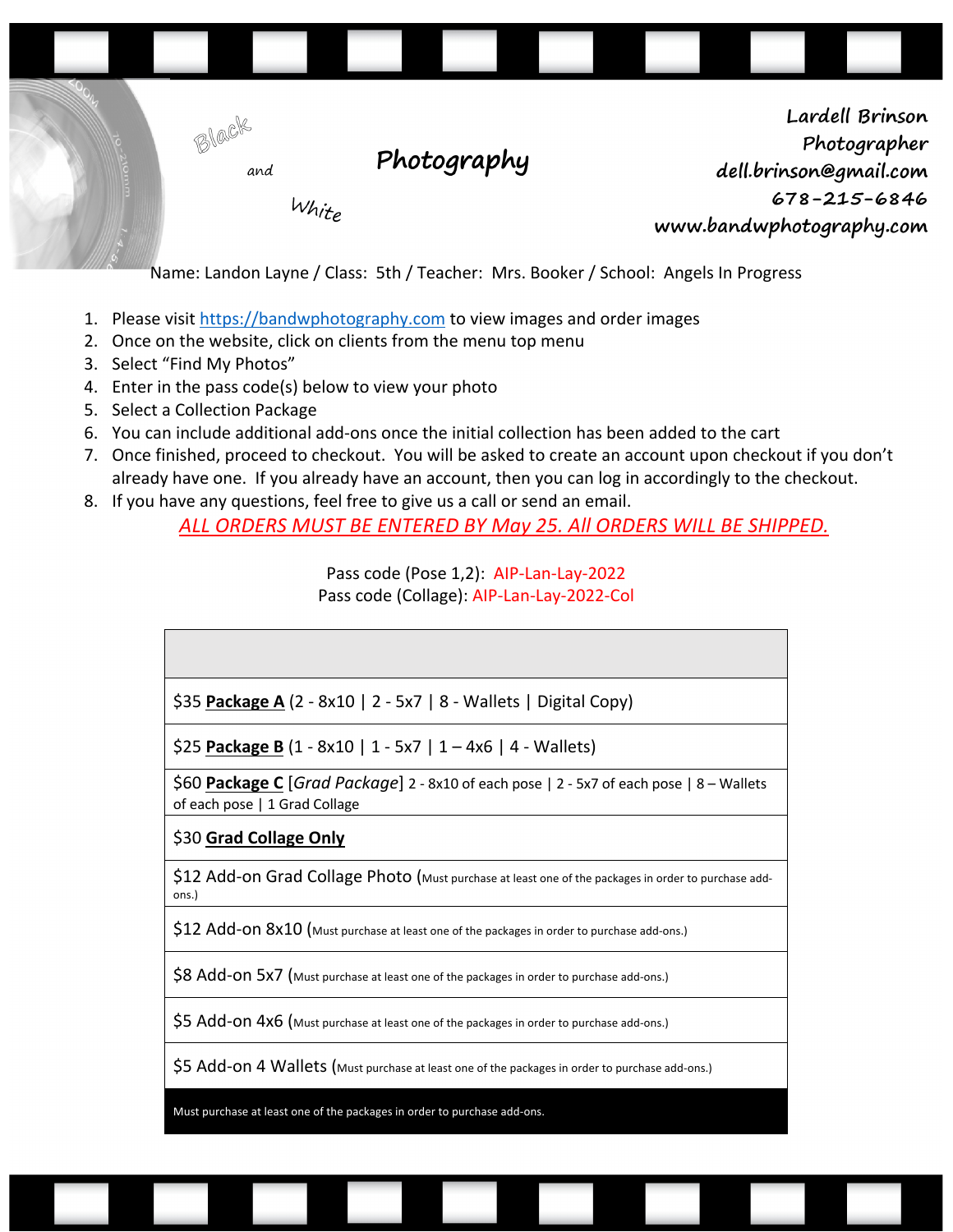

Name: Cadyn Clemonts / Class: 5th / Teacher: Mrs. Booker / School: Angels In Progress

- 1. Please visit https://bandwphotography.com to view images and order images
- 2. Once on the website, click on clients from the menu top menu
- 3. Select "Find My Photos"
- 4. Enter in the pass code(s) below to view your photo
- 5. Select a Collection Package
- 6. You can include additional add-ons once the initial collection has been added to the cart
- 7. Once finished, proceed to checkout. You will be asked to create an account upon checkout if you don't already have one. If you already have an account, then you can log in accordingly to the checkout.
- 8. If you have any questions, feel free to give us a call or send an email.

*ALL ORDERS MUST BE ENTERED BY May 25. All ORDERS WILL BE SHIPPED.*

Pass code (Pose 1,2): AIP-Cad-Cle-2022 Pass code (Collage): AIP-Cad-Cle-2022-Col

| \$35 Package A (2 - 8x10   2 - 5x7   8 - Wallets   Digital Copy)                                                          |
|---------------------------------------------------------------------------------------------------------------------------|
| \$25 Package B $(1 - 8x10 \mid 1 - 5x7 \mid 1 - 4x6 \mid 4 - Wallets)$                                                    |
| \$60 Package C [Grad Package] 2 - 8x10 of each pose   2 - 5x7 of each pose   8 - Wallets<br>of each pose   1 Grad Collage |
| \$30 Grad Collage Only                                                                                                    |
| \$12 Add-on Grad Collage Photo (Must purchase at least one of the packages in order to purchase add-<br>ons.)             |
| \$12 Add-ON 8x10 (Must purchase at least one of the packages in order to purchase add-ons.)                               |
| \$8 Add-ON 5x7 (Must purchase at least one of the packages in order to purchase add-ons.)                                 |
| \$5 Add-on 4x6 (Must purchase at least one of the packages in order to purchase add-ons.)                                 |

\$5 Add-on 4 Wallets (Must purchase at least one of the packages in order to purchase add-ons.)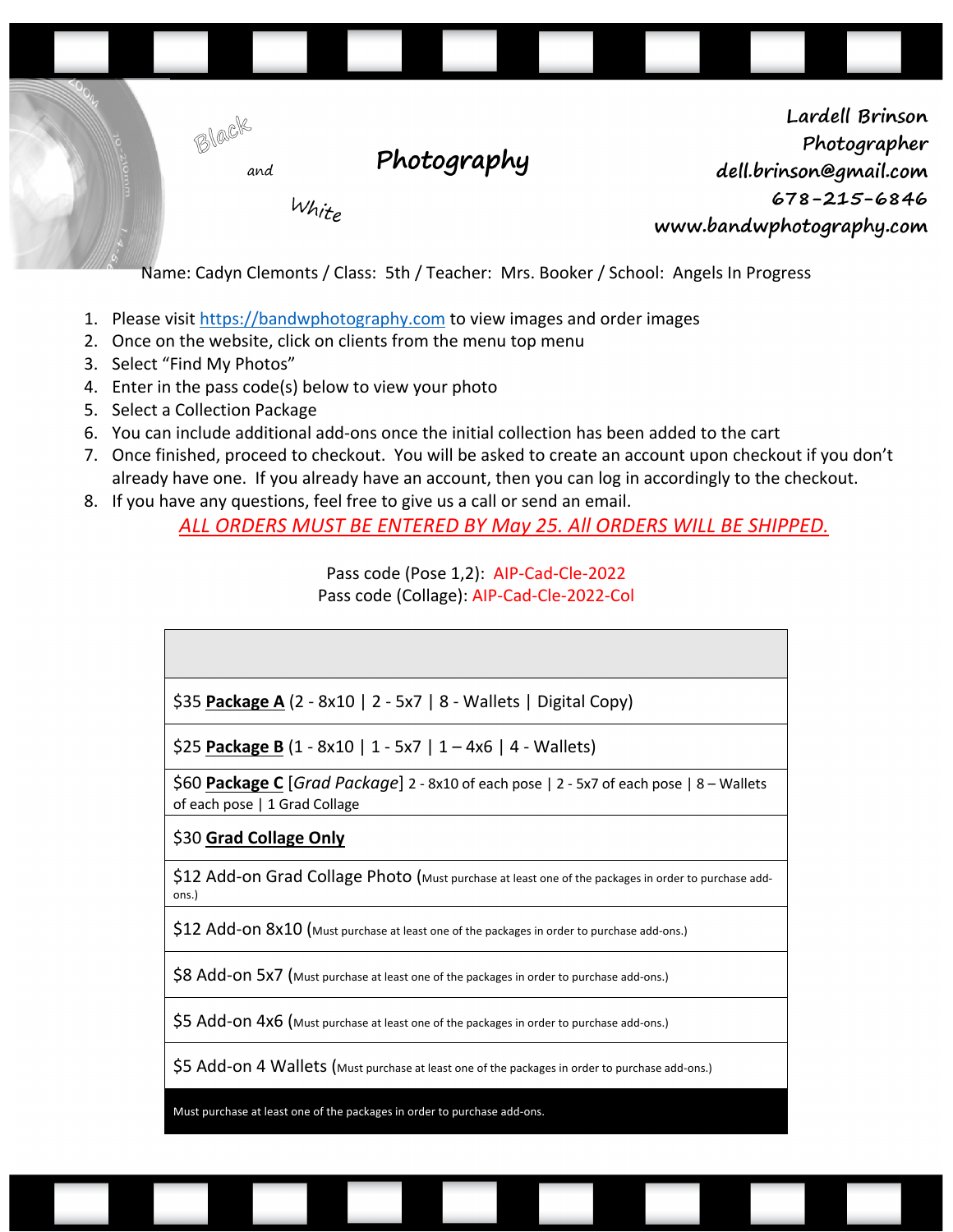

Name: Christopher Dawson / Class: 5th / Teacher: Mrs. Booker / School: Angels In Progress

- 1. Please visit https://bandwphotography.com to view images and order images
- 2. Once on the website, click on clients from the menu top menu
- 3. Select "Find My Photos"
- 4. Enter in the pass code(s) below to view your photo
- 5. Select a Collection Package
- 6. You can include additional add-ons once the initial collection has been added to the cart
- 7. Once finished, proceed to checkout. You will be asked to create an account upon checkout if you don't already have one. If you already have an account, then you can log in accordingly to the checkout.
- 8. If you have any questions, feel free to give us a call or send an email.

*ALL ORDERS MUST BE ENTERED BY May 25. All ORDERS WILL BE SHIPPED.*

Pass code (Pose 1,2): AIP-Chr-Daw-2022 Pass code (Collage): AIP-Chr-Daw-2022-Col

| $\frac{1}{2}$ \$35 Package A (2 - 8x10   2 - 5x7   8 - Wallets   Digital Copy) |  |
|--------------------------------------------------------------------------------|--|

\$25 **Package B** (1 - 8x10 | 1 - 5x7 | 1 – 4x6 | 4 - Wallets)

\$60 **Package C** [*Grad Package*] 2 - 8x10 of each pose | 2 - 5x7 of each pose | 8 – Wallets of each pose | 1 Grad Collage

# \$30 **Grad Collage Only**

\$12 Add-on Grad Collage Photo (Must purchase at least one of the packages in order to purchase addons.)

\$12 Add-ON 8x10 (Must purchase at least one of the packages in order to purchase add-ons.)

\$8 Add-ON 5x7 (Must purchase at least one of the packages in order to purchase add-ons.)

\$5 Add-on 4x6 (Must purchase at least one of the packages in order to purchase add-ons.)

\$5 Add-on 4 Wallets (Must purchase at least one of the packages in order to purchase add-ons.)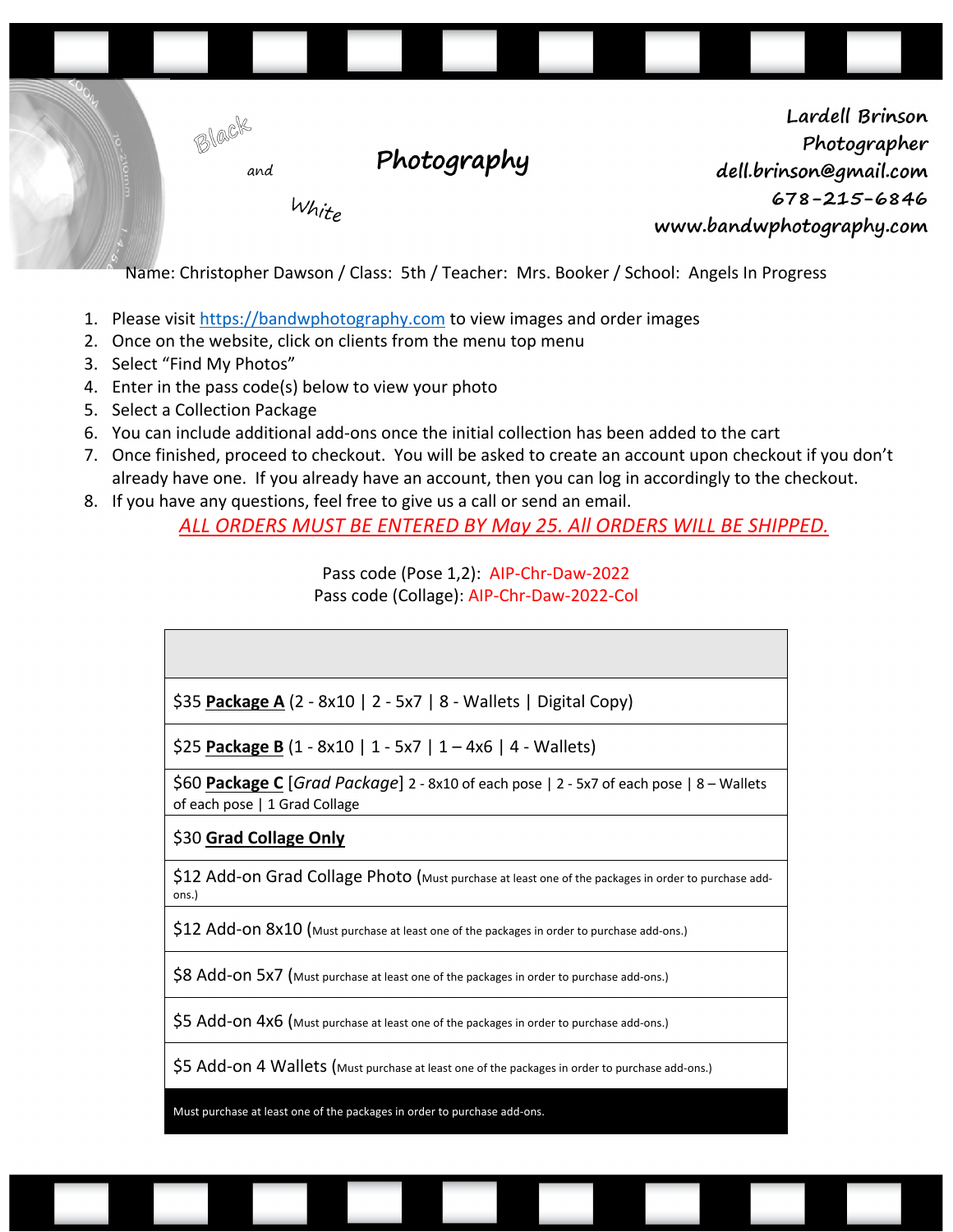

Name: Alijah Saboor / Class: 5th / Teacher: Mrs. Booker / School: Angels In Progress

- 1. Please visit https://bandwphotography.com to view images and order images
- 2. Once on the website, click on clients from the menu top menu
- 3. Select "Find My Photos"
- 4. Enter in the pass code(s) below to view your photo
- 5. Select a Collection Package
- 6. You can include additional add-ons once the initial collection has been added to the cart
- 7. Once finished, proceed to checkout. You will be asked to create an account upon checkout if you don't already have one. If you already have an account, then you can log in accordingly to the checkout.
- 8. If you have any questions, feel free to give us a call or send an email.

*ALL ORDERS MUST BE ENTERED BY May 25. All ORDERS WILL BE SHIPPED.*

Pass code (Pose 1,2): AIP-Ali-Sab-2022 Pass code (Collage): AIP-Ali-Sab-2022-Col

| \$35 Package A (2 - 8x10   2 - 5x7   8 - Wallets   Digital Copy) |  |  |
|------------------------------------------------------------------|--|--|

\$25 **Package B** (1 - 8x10 | 1 - 5x7 | 1 – 4x6 | 4 - Wallets)

\$60 **Package C** [*Grad Package*] 2 - 8x10 of each pose | 2 - 5x7 of each pose | 8 – Wallets of each pose | 1 Grad Collage

# \$30 **Grad Collage Only**

\$12 Add-on Grad Collage Photo (Must purchase at least one of the packages in order to purchase addons.)

\$12 Add-ON 8x10 (Must purchase at least one of the packages in order to purchase add-ons.)

\$8 Add-ON 5x7 (Must purchase at least one of the packages in order to purchase add-ons.)

\$5 Add-on 4x6 (Must purchase at least one of the packages in order to purchase add-ons.)

\$5 Add-on 4 Wallets (Must purchase at least one of the packages in order to purchase add-ons.)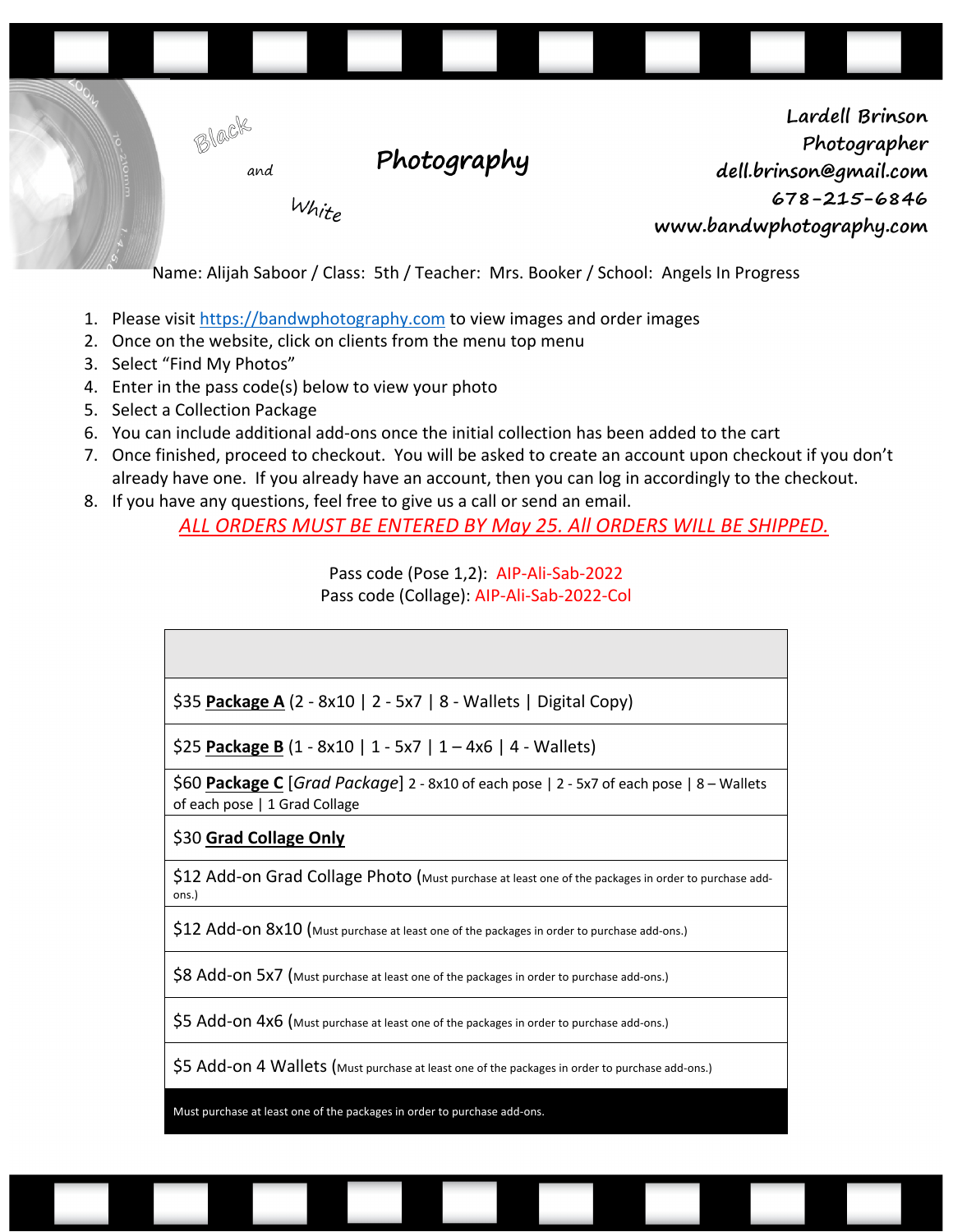

Name: Chase English / Class: 5th / Teacher: Mrs. Booker / School: Angels In Progress

- 1. Please visit https://bandwphotography.com to view images and order images
- 2. Once on the website, click on clients from the menu top menu
- 3. Select "Find My Photos"
- 4. Enter in the pass code(s) below to view your photo
- 5. Select a Collection Package
- 6. You can include additional add-ons once the initial collection has been added to the cart
- 7. Once finished, proceed to checkout. You will be asked to create an account upon checkout if you don't already have one. If you already have an account, then you can log in accordingly to the checkout.
- 8. If you have any questions, feel free to give us a call or send an email.

*ALL ORDERS MUST BE ENTERED BY May 25. All ORDERS WILL BE SHIPPED.*

Pass code (Pose 1,2): AIP-Cha-Eng-2022 Pass code (Collage): AIP-Cha-Eng-2022-Col

| \$35 Package A (2 - 8x10   2 - 5x7   8 - Wallets   Digital Copy) |  |
|------------------------------------------------------------------|--|

\$25 **Package B** (1 - 8x10 | 1 - 5x7 | 1 – 4x6 | 4 - Wallets)

\$60 **Package C** [*Grad Package*] 2 - 8x10 of each pose | 2 - 5x7 of each pose | 8 – Wallets of each pose | 1 Grad Collage

#### \$30 **Grad Collage Only**

\$12 Add-on Grad Collage Photo (Must purchase at least one of the packages in order to purchase addons.)

\$12 Add-ON 8x10 (Must purchase at least one of the packages in order to purchase add-ons.)

\$8 Add-ON 5x7 (Must purchase at least one of the packages in order to purchase add-ons.)

\$5 Add-on 4x6 (Must purchase at least one of the packages in order to purchase add-ons.)

\$5 Add-on 4 Wallets (Must purchase at least one of the packages in order to purchase add-ons.)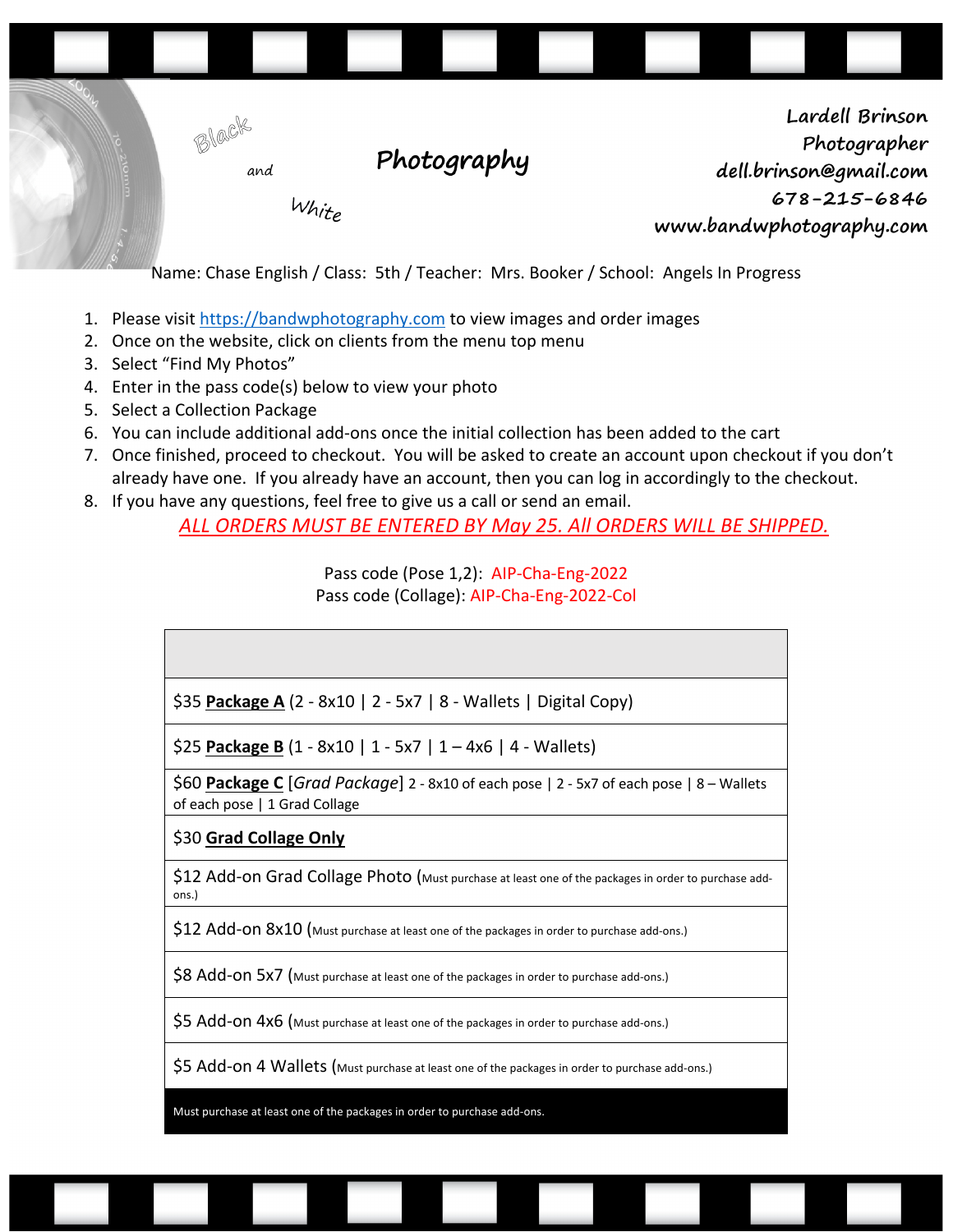

Name: Sean Williams / Class: 5th / Teacher: Mrs. Booker / School: Angels In Progress

- 1. Please visit https://bandwphotography.com to view images and order images
- 2. Once on the website, click on clients from the menu top menu
- 3. Select "Find My Photos"
- 4. Enter in the pass code(s) below to view your photo
- 5. Select a Collection Package
- 6. You can include additional add-ons once the initial collection has been added to the cart
- 7. Once finished, proceed to checkout. You will be asked to create an account upon checkout if you don't already have one. If you already have an account, then you can log in accordingly to the checkout.
- 8. If you have any questions, feel free to give us a call or send an email.

*ALL ORDERS MUST BE ENTERED BY May 25. All ORDERS WILL BE SHIPPED.*

Pass code (Pose 1,2): AIP-Sea-Wil-2022 Pass code (Collage): AIP-Sea-Wil-2022-Col

| \$35 Package A $(2 - 8x10 \mid 2 - 5x7 \mid 8 -$ Wallets   Digital Copy)                                                  |
|---------------------------------------------------------------------------------------------------------------------------|
| \$25 Package B $(1 - 8x10   1 - 5x7   1 - 4x6   4 - Wallets)$                                                             |
| \$60 Package C [Grad Package] 2 - 8x10 of each pose   2 - 5x7 of each pose   8 - Wallets<br>of each pose   1 Grad Collage |
| \$30 Grad Collage Only                                                                                                    |
| \$12 Add-on Grad Collage Photo (Must purchase at least one of the packages in order to purchase add-<br>ons.)             |
|                                                                                                                           |

\$12 Add-ON 8x10 (Must purchase at least one of the packages in order to purchase add-ons.)

\$8 Add-ON 5x7 (Must purchase at least one of the packages in order to purchase add-ons.)

\$5 Add-on 4x6 (Must purchase at least one of the packages in order to purchase add-ons.)

\$5 Add-on 4 Wallets (Must purchase at least one of the packages in order to purchase add-ons.)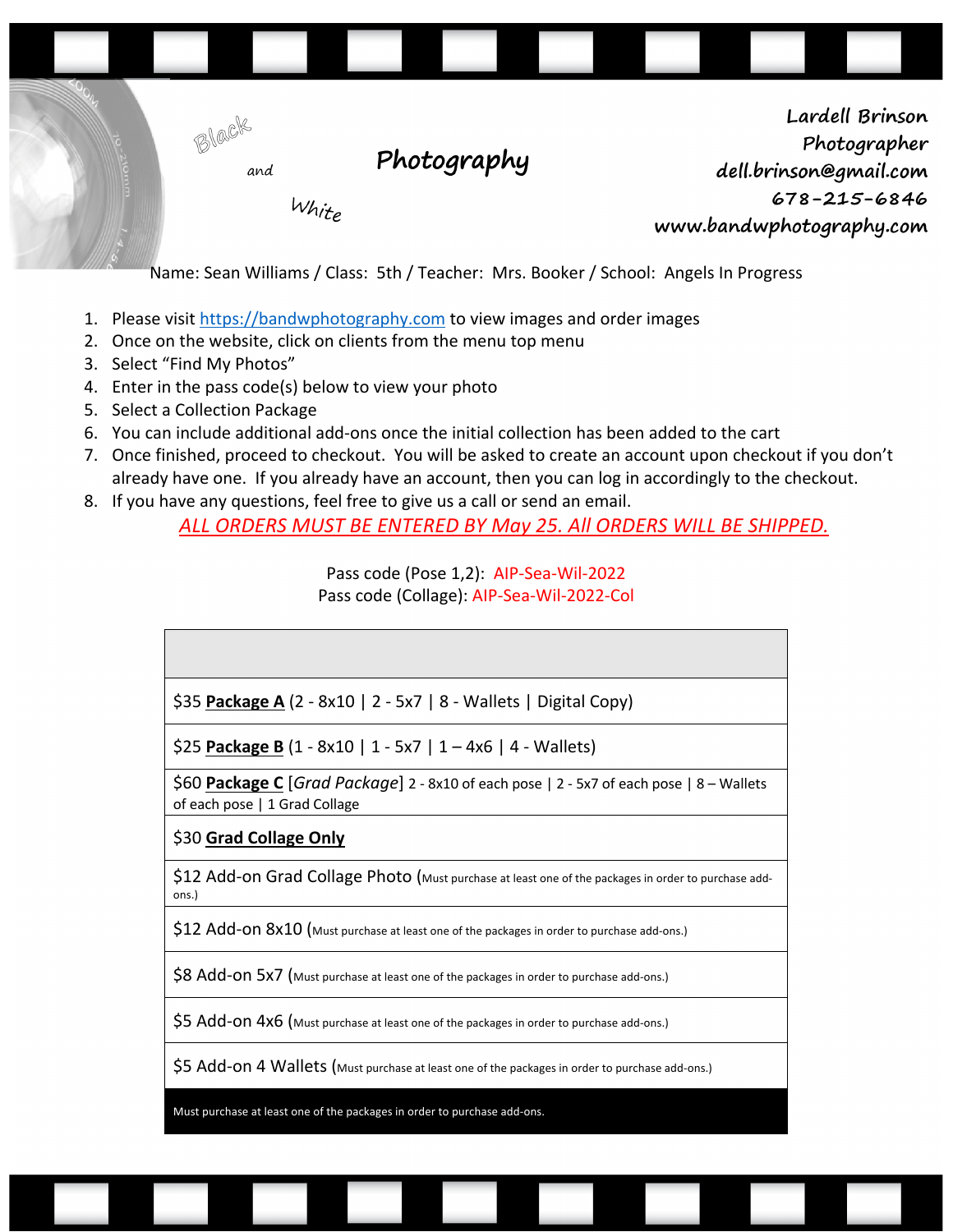

Name: Jaden Elder / Class: 5th / Teacher: Mrs. Booker / School: Angels In Progress

- 1. Please visit https://bandwphotography.com to view images and order images
- 2. Once on the website, click on clients from the menu top menu
- 3. Select "Find My Photos"
- 4. Enter in the pass code(s) below to view your photo
- 5. Select a Collection Package
- 6. You can include additional add-ons once the initial collection has been added to the cart
- 7. Once finished, proceed to checkout. You will be asked to create an account upon checkout if you don't already have one. If you already have an account, then you can log in accordingly to the checkout.
- 8. If you have any questions, feel free to give us a call or send an email.

*ALL ORDERS MUST BE ENTERED BY May 25. All ORDERS WILL BE SHIPPED.*

Pass code (Pose 1,2): AIP-Jad-Eld-2022 Pass code (Collage): AIP-Jad-Eld-2022-Col

| \$35 Package A (2 - 8x10   2 - 5x7   8 - Wallets   Digital Copy) |
|------------------------------------------------------------------|

\$25 **Package B** (1 - 8x10 | 1 - 5x7 | 1 – 4x6 | 4 - Wallets)

\$60 **Package C** [*Grad Package*] 2 - 8x10 of each pose | 2 - 5x7 of each pose | 8 – Wallets of each pose | 1 Grad Collage

#### \$30 **Grad Collage Only**

\$12 Add-on Grad Collage Photo (Must purchase at least one of the packages in order to purchase addons.)

\$12 Add-ON 8x10 (Must purchase at least one of the packages in order to purchase add-ons.)

\$8 Add-ON 5x7 (Must purchase at least one of the packages in order to purchase add-ons.)

\$5 Add-on 4x6 (Must purchase at least one of the packages in order to purchase add-ons.)

\$5 Add-on 4 Wallets (Must purchase at least one of the packages in order to purchase add-ons.)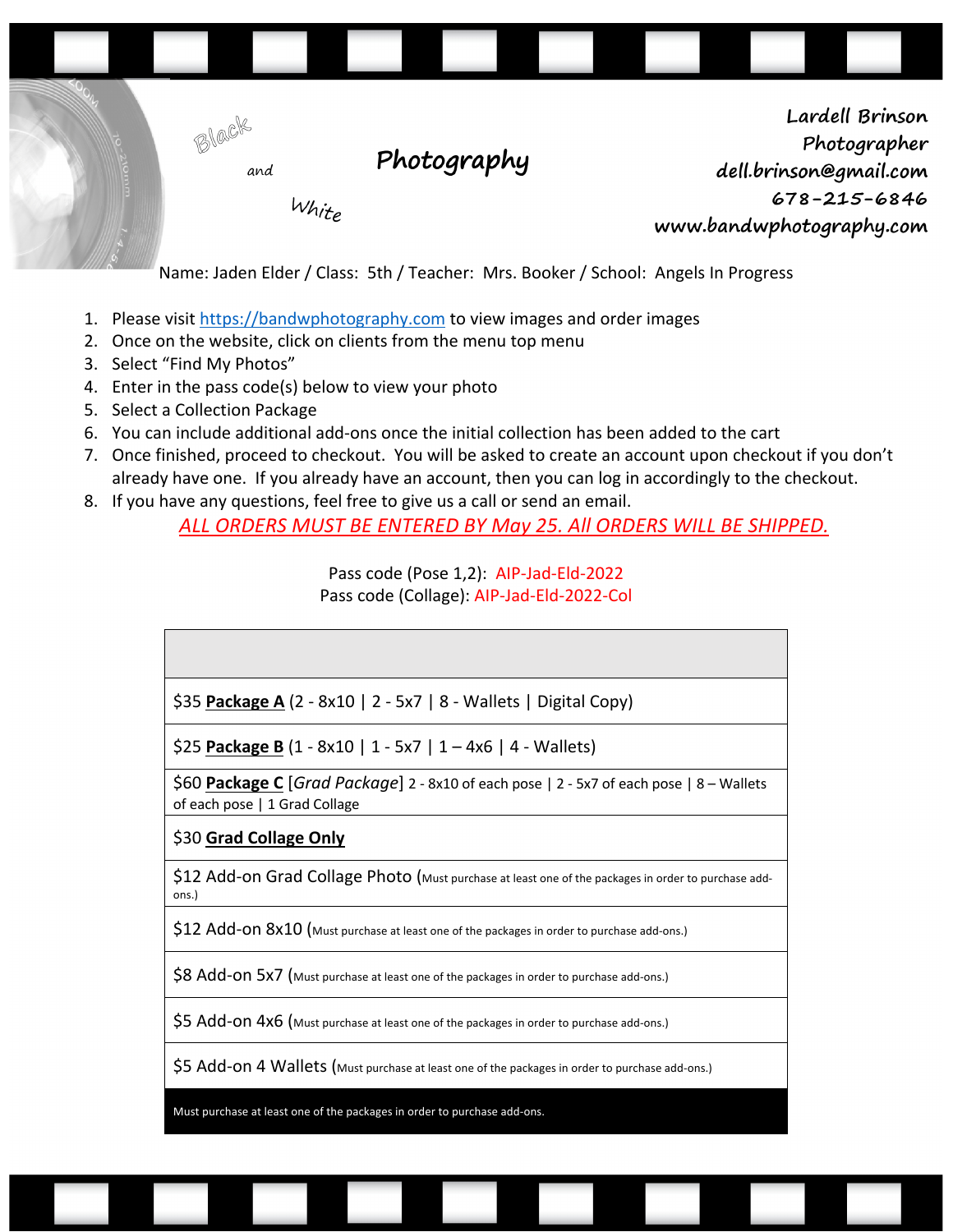

Name: Makayla Copeland / Class: 8th / Teacher: Mrs. Nathan / School: Angels In Progress

- 1. Please visit https://bandwphotography.com to view images and order images
- 2. Once on the website, click on clients from the menu top menu
- 3. Select "Find My Photos"
- 4. Enter in the pass code(s) below to view your photo
- 5. Select a Collection Package
- 6. You can include additional add-ons once the initial collection has been added to the cart
- 7. Once finished, proceed to checkout. You will be asked to create an account upon checkout if you don't already have one. If you already have an account, then you can log in accordingly to the checkout.
- 8. If you have any questions, feel free to give us a call or send an email.

*ALL ORDERS MUST BE ENTERED BY May 25. All ORDERS WILL BE SHIPPED.*

Pass code (Pose 1,2): AIP-Mak-Cop-2022 Pass code (Collage): AIP-Mak-Cop-2022-Col

| \$35 Package A (2 - 8x10   2 - 5x7   8 - Wallets   Digital Copy)                                                          |
|---------------------------------------------------------------------------------------------------------------------------|
| \$25 Package B $(1 - 8x10   1 - 5x7   1 - 4x6   4 - Wallest)$                                                             |
| \$60 Package C [Grad Package] 2 - 8x10 of each pose   2 - 5x7 of each pose   8 - Wallets<br>of each pose   1 Grad Collage |
| \$30 Grad Collage Only                                                                                                    |
| \$12 Add-on Grad Collage Photo (Must purchase at least one of the packages in order to purchase add-<br>ons.)             |
| \$12 Add-On 8x10 (Must purchase at least one of the packages in order to purchase add-ons.)                               |
| \$8 Add-ON 5x7 (Must purchase at least one of the packages in order to purchase add-ons.)                                 |
| \$5 Add-on 4x6 (Must purchase at least one of the packages in order to purchase add-ons.)                                 |
| \$5 Add-on 4 Wallets (Must purchase at least one of the packages in order to purchase add-ons.)                           |
|                                                                                                                           |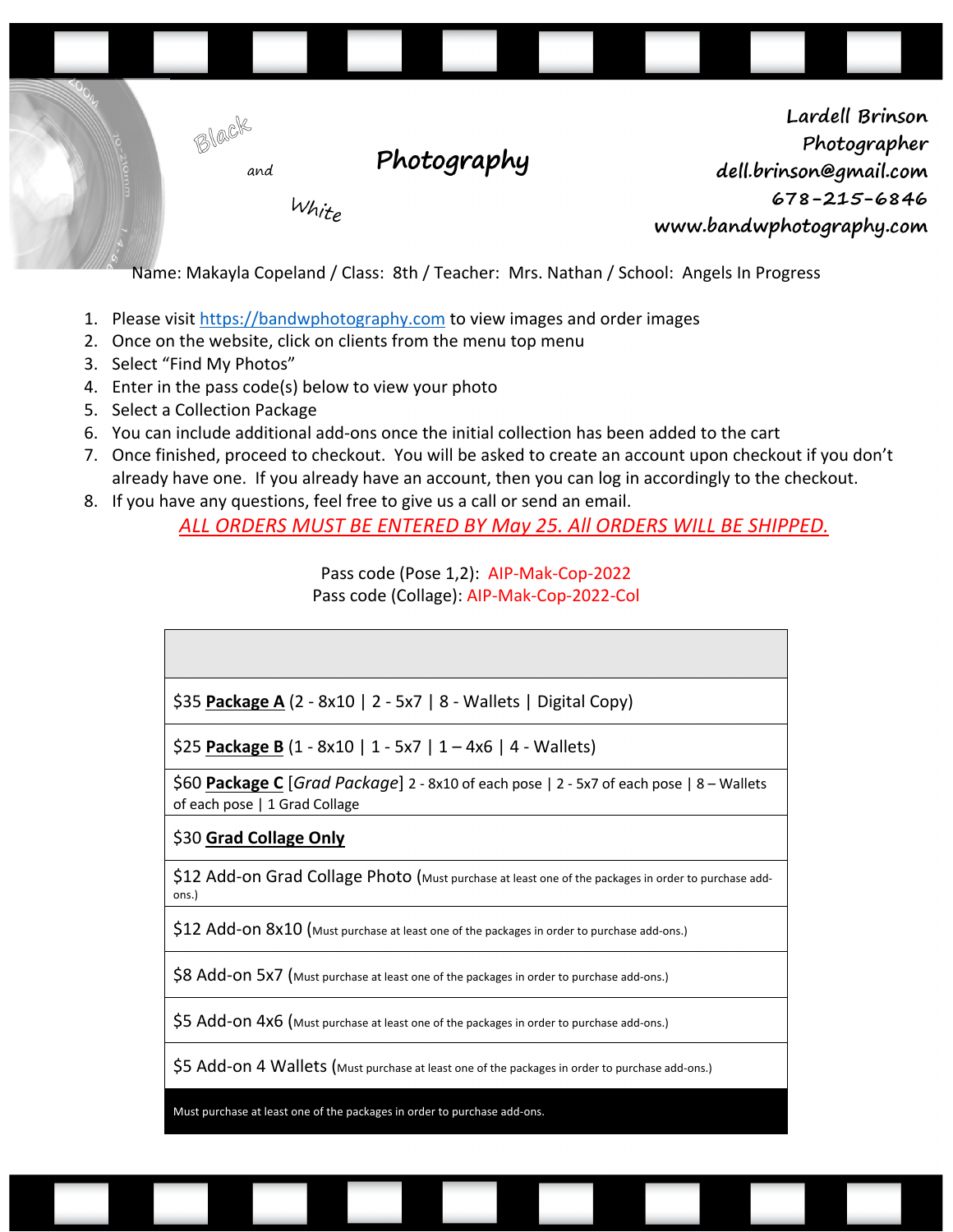

Name: Brianna Dawson / Class: 8th / Teacher: Mrs. Nathan / School: Angels In Progress

- 1. Please visit https://bandwphotography.com to view images and order images
- 2. Once on the website, click on clients from the menu top menu
- 3. Select "Find My Photos"
- 4. Enter in the pass code(s) below to view your photo
- 5. Select a Collection Package
- 6. You can include additional add-ons once the initial collection has been added to the cart
- 7. Once finished, proceed to checkout. You will be asked to create an account upon checkout if you don't already have one. If you already have an account, then you can log in accordingly to the checkout.
- 8. If you have any questions, feel free to give us a call or send an email.

*ALL ORDERS MUST BE ENTERED BY May 25. All ORDERS WILL BE SHIPPED.*

Pass code (Pose 1,2): AIP-Bri-Daw-2022 Pass code (Collage): AIP-Bri-Daw-2022-Col

| \$35 Package A (2 - 8x10   2 - 5x7   8 - Wallets   Digital Copy)                                                          |
|---------------------------------------------------------------------------------------------------------------------------|
| \$25 Package B $(1 - 8x10 \mid 1 - 5x7 \mid 1 - 4x6 \mid 4 - Wallets)$                                                    |
| \$60 Package C [Grad Package] 2 - 8x10 of each pose   2 - 5x7 of each pose   8 – Wallets<br>of each pose   1 Grad Collage |
| \$30 Grad Collage Only                                                                                                    |
| \$12 Add-on Grad Collage Photo (Must purchase at least one of the packages in order to purchase add-<br>ons.)             |
| $$12$ Add-ON $8x10$ (Must purchase at least one of the packages in order to purchase add-ons.)                            |
| \$8 Add-ON 5x7 (Must purchase at least one of the packages in order to purchase add-ons.)                                 |
| \$5 Add-On 4x6 (Must purchase at least one of the packages in order to purchase add-ons.)                                 |
| \$5 Add-on 4 Wallets (Must purchase at least one of the packages in order to purchase add-ons.)                           |
|                                                                                                                           |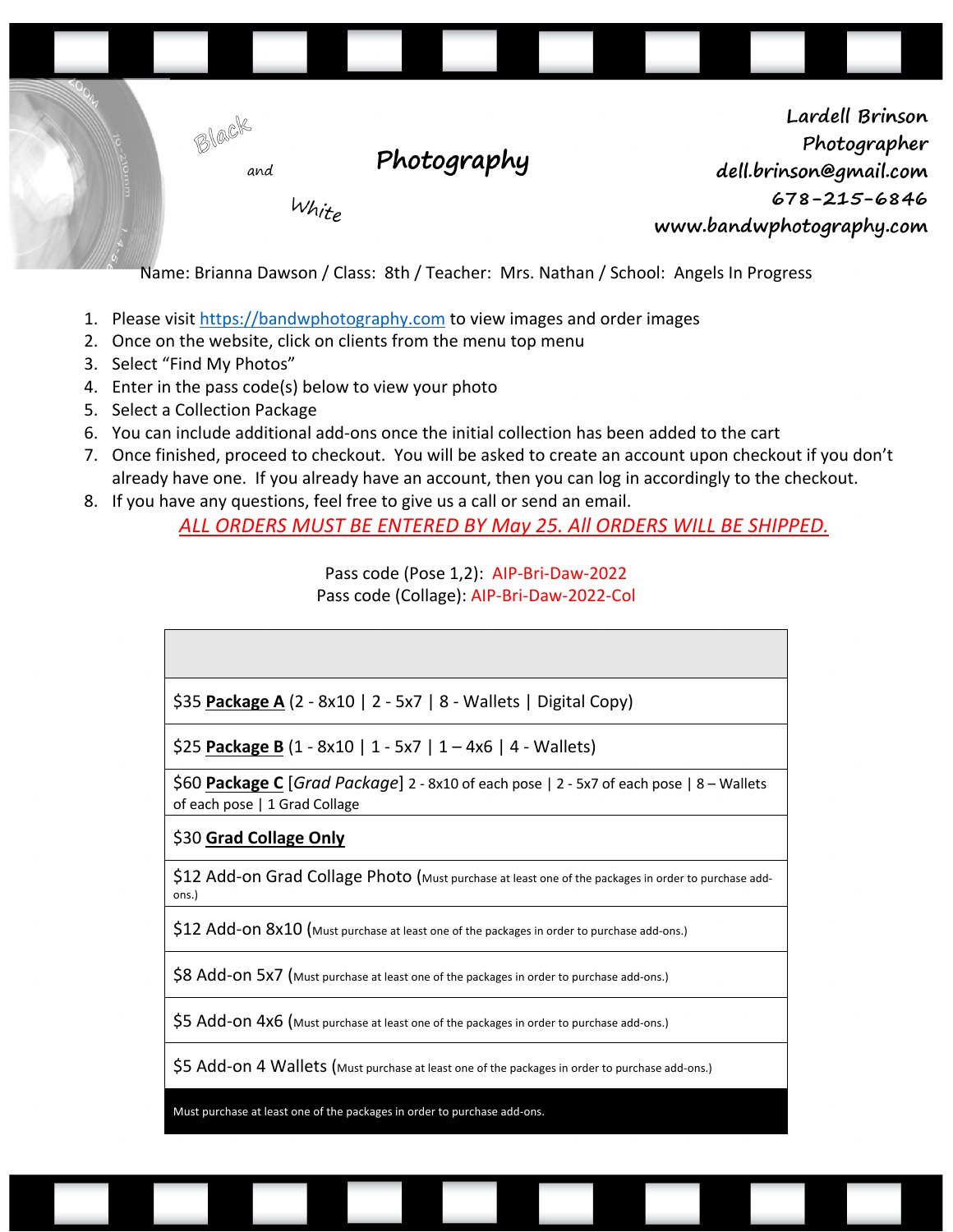

Name: Makayla Bostic / Class: 8th / Teacher: Mrs. Nathan / School: Angels In Progress

- 1. Please visit https://bandwphotography.com to view images and order images
- 2. Once on the website, click on clients from the menu top menu
- 3. Select "Find My Photos"
- 4. Enter in the pass code(s) below to view your photo
- 5. Select a Collection Package
- 6. You can include additional add-ons once the initial collection has been added to the cart
- 7. Once finished, proceed to checkout. You will be asked to create an account upon checkout if you don't already have one. If you already have an account, then you can log in accordingly to the checkout.
- 8. If you have any questions, feel free to give us a call or send an email.

*ALL ORDERS MUST BE ENTERED BY May 25. All ORDERS WILL BE SHIPPED.*

Pass code (Pose 1,2): AIP-Mak-Bos-2022 Pass code (Collage): AIP-Mak-Bos-2022-Col

| \$35 Package A (2 - 8x10   2 - 5x7   8 - Wallets   Digital Copy) |  |
|------------------------------------------------------------------|--|

\$25 **Package B** (1 - 8x10 | 1 - 5x7 | 1 – 4x6 | 4 - Wallets)

\$60 **Package C** [*Grad Package*] 2 - 8x10 of each pose | 2 - 5x7 of each pose | 8 – Wallets of each pose | 1 Grad Collage

# \$30 **Grad Collage Only**

\$12 Add-on Grad Collage Photo (Must purchase at least one of the packages in order to purchase addons.)

\$12 Add-ON 8x10 (Must purchase at least one of the packages in order to purchase add-ons.)

\$8 Add-ON 5x7 (Must purchase at least one of the packages in order to purchase add-ons.)

\$5 Add-on 4x6 (Must purchase at least one of the packages in order to purchase add-ons.)

\$5 Add-on 4 Wallets (Must purchase at least one of the packages in order to purchase add-ons.)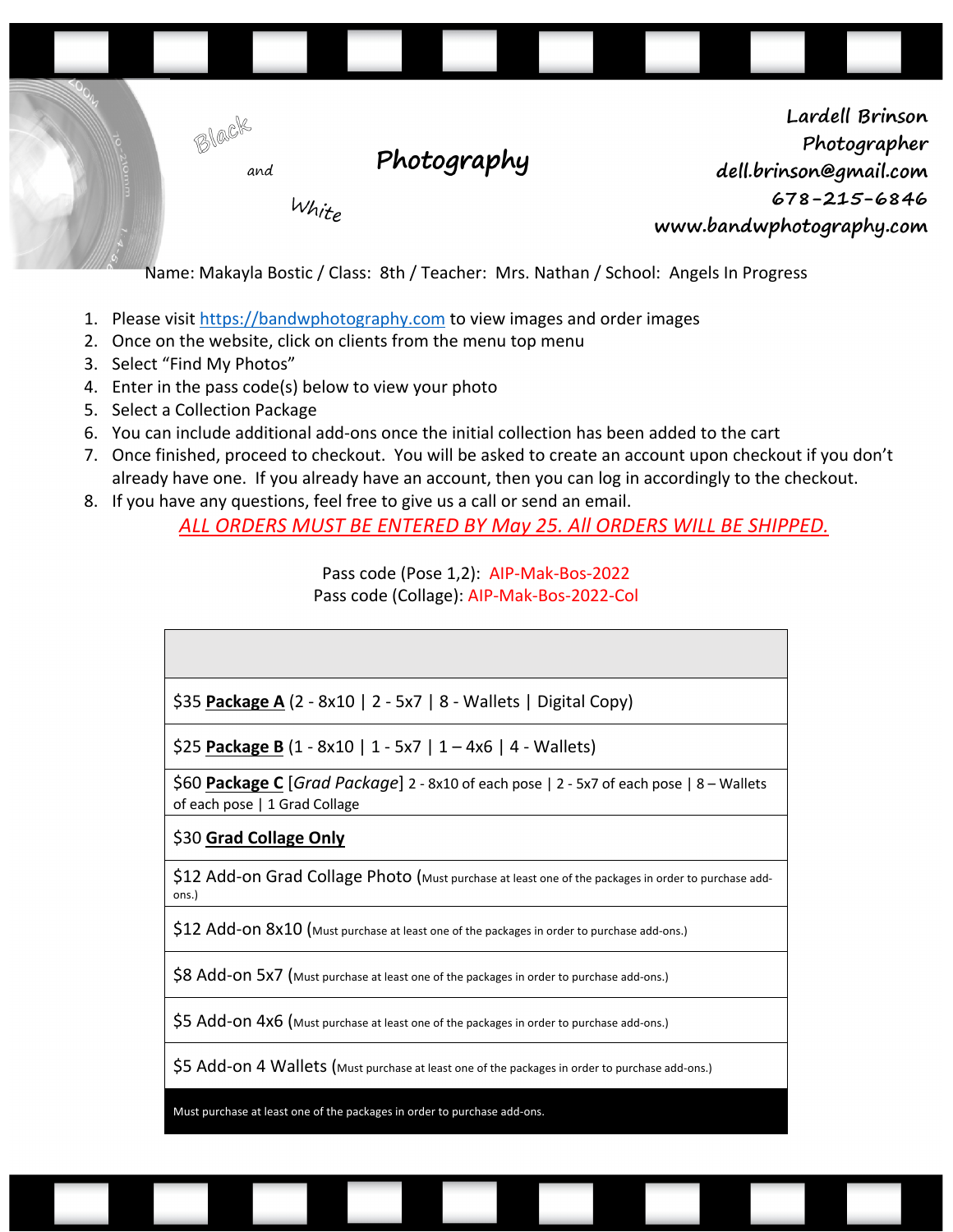

Name: Zarria Lucas / Class: 8th / Teacher: Mrs. Nathan / School: Angels In Progress

- 1. Please visit https://bandwphotography.com to view images and order images
- 2. Once on the website, click on clients from the menu top menu
- 3. Select "Find My Photos"
- 4. Enter in the pass code(s) below to view your photo
- 5. Select a Collection Package
- 6. You can include additional add-ons once the initial collection has been added to the cart
- 7. Once finished, proceed to checkout. You will be asked to create an account upon checkout if you don't already have one. If you already have an account, then you can log in accordingly to the checkout.
- 8. If you have any questions, feel free to give us a call or send an email.

*ALL ORDERS MUST BE ENTERED BY May 25. All ORDERS WILL BE SHIPPED.*

Pass code (Pose 1,2): AIP-Zar-Luc-2022 Pass code (Collage): AIP-Zar-Luc-2022-Col

| \$35 Package A (2 - 8x10   2 - 5x7   8 - Wallets   Digital Copy) |  |
|------------------------------------------------------------------|--|

\$25 **Package B** (1 - 8x10 | 1 - 5x7 | 1 – 4x6 | 4 - Wallets)

\$60 **Package C** [*Grad Package*] 2 - 8x10 of each pose | 2 - 5x7 of each pose | 8 – Wallets of each pose | 1 Grad Collage

# \$30 **Grad Collage Only**

\$12 Add-on Grad Collage Photo (Must purchase at least one of the packages in order to purchase addons.)

\$12 Add-ON 8x10 (Must purchase at least one of the packages in order to purchase add-ons.)

\$8 Add-ON 5x7 (Must purchase at least one of the packages in order to purchase add-ons.)

\$5 Add-on 4x6 (Must purchase at least one of the packages in order to purchase add-ons.)

\$5 Add-on 4 Wallets (Must purchase at least one of the packages in order to purchase add-ons.)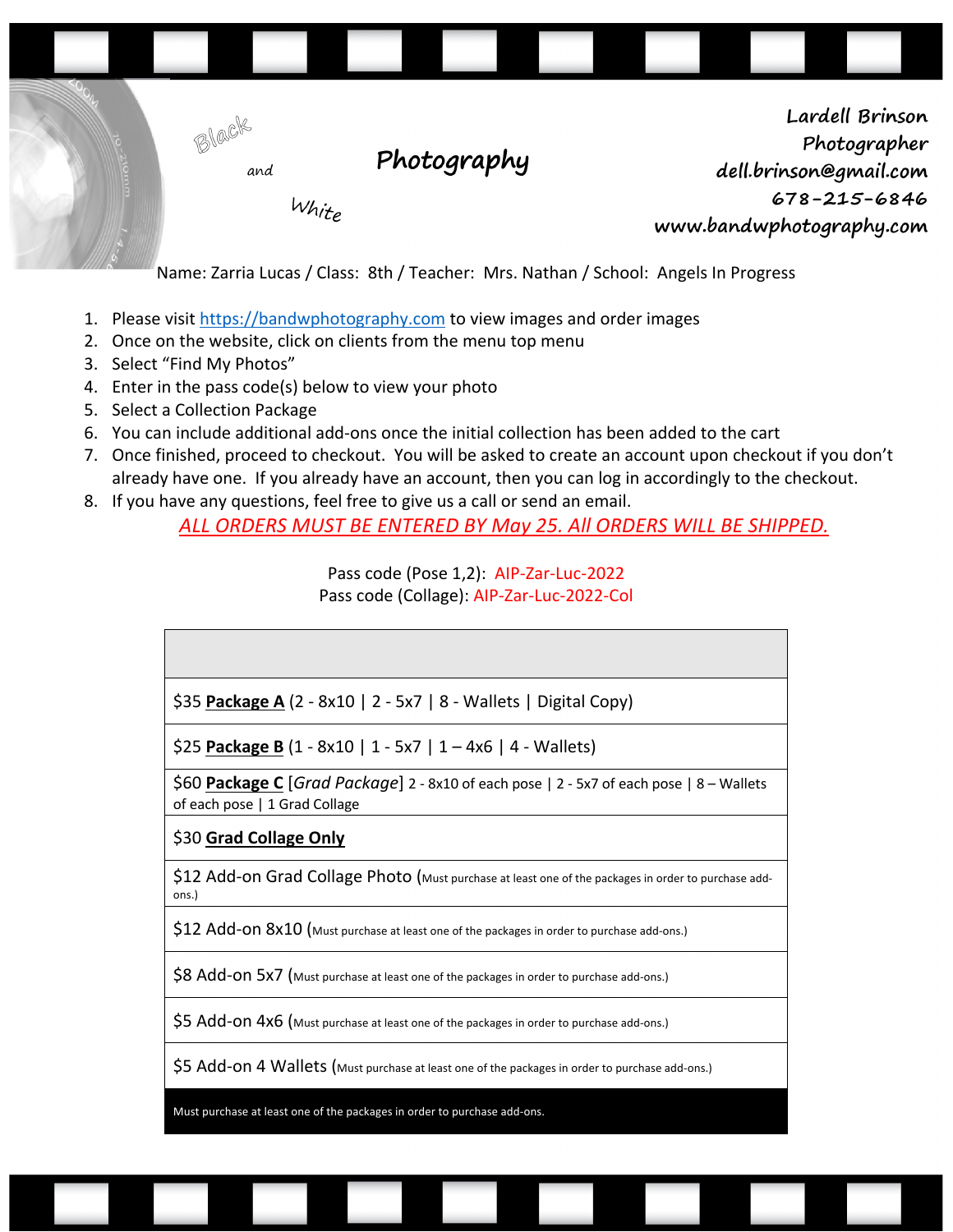

Name: Janyah Gordan / Class: 8th / Teacher: Mrs. Nathan / School: Angels In Progress

- 1. Please visit https://bandwphotography.com to view images and order images
- 2. Once on the website, click on clients from the menu top menu
- 3. Select "Find My Photos"
- 4. Enter in the pass code(s) below to view your photo
- 5. Select a Collection Package
- 6. You can include additional add-ons once the initial collection has been added to the cart
- 7. Once finished, proceed to checkout. You will be asked to create an account upon checkout if you don't already have one. If you already have an account, then you can log in accordingly to the checkout.
- 8. If you have any questions, feel free to give us a call or send an email.

*ALL ORDERS MUST BE ENTERED BY May 25. All ORDERS WILL BE SHIPPED.*

Pass code (Pose 1,2): AIP-Jan-Gor-2022 Pass code (Collage): AIP-Jan-Gor-2022-Col

| \$35 Package A (2 - 8x10   2 - 5x7   8 - Wallets   Digital Copy)                                                          |
|---------------------------------------------------------------------------------------------------------------------------|
| \$25 Package B (1 - 8x10   1 - 5x7   1 - 4x6   4 - Wallets)                                                               |
| \$60 Package C [Grad Package] 2 - 8x10 of each pose   2 - 5x7 of each pose   8 – Wallets<br>of each pose   1 Grad Collage |
| \$30 Grad Collage Only                                                                                                    |
| \$12 Add-on Grad Collage Photo (Must purchase at least one of the packages in order to purchase add-<br>ons.)             |
| $$12$ Add-ON $8x10$ (Must purchase at least one of the packages in order to purchase add-ons.)                            |
| \$8 Add-ON 5x7 (Must purchase at least one of the packages in order to purchase add-ons.)                                 |
| \$5 Add-On 4x6 (Must purchase at least one of the packages in order to purchase add-ons.)                                 |
| \$5 Add-on 4 Wallets (Must purchase at least one of the packages in order to purchase add-ons.)                           |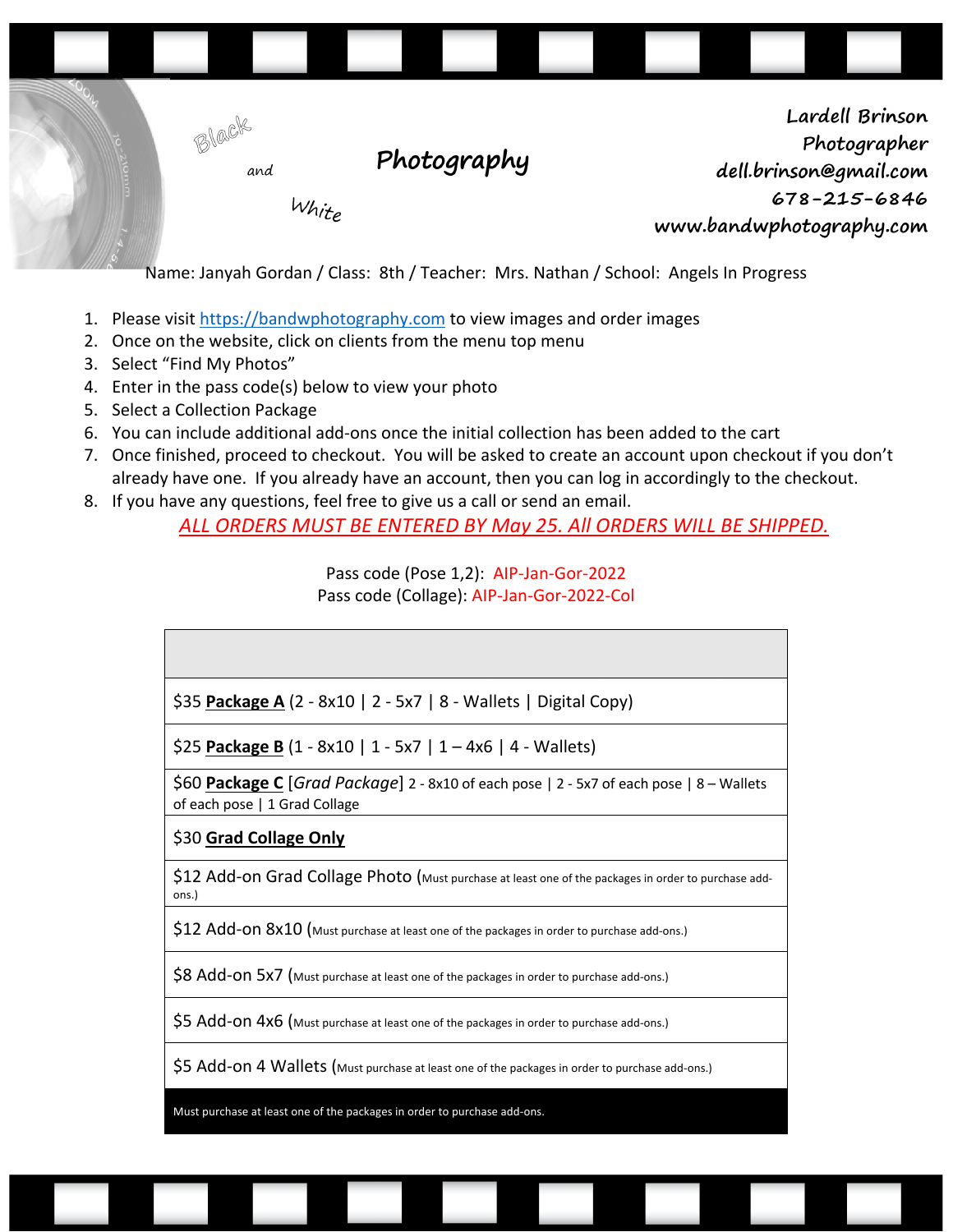

Name: Waliang Rosene / Class: 8th / Teacher: Mrs. Nathan / School: Angels In Progress

- 1. Please visit https://bandwphotography.com to view images and order images
- 2. Once on the website, click on clients from the menu top menu
- 3. Select "Find My Photos"
- 4. Enter in the pass code(s) below to view your photo
- 5. Select a Collection Package
- 6. You can include additional add-ons once the initial collection has been added to the cart
- 7. Once finished, proceed to checkout. You will be asked to create an account upon checkout if you don't already have one. If you already have an account, then you can log in accordingly to the checkout.
- 8. If you have any questions, feel free to give us a call or send an email.

*ALL ORDERS MUST BE ENTERED BY May 25. All ORDERS WILL BE SHIPPED.*

Pass code (Pose 1,2): AIP-Wal-Ros-2022 Pass code (Collage): AIP-Wal-Ros-2022-Col

| \$35 Package A (2 - 8x10   2 - 5x7   8 - Wallets   Digital Copy) |  |
|------------------------------------------------------------------|--|

\$25 **Package B** (1 - 8x10 | 1 - 5x7 | 1 – 4x6 | 4 - Wallets)

\$60 **Package C** [*Grad Package*] 2 - 8x10 of each pose | 2 - 5x7 of each pose | 8 – Wallets of each pose | 1 Grad Collage

# \$30 **Grad Collage Only**

\$12 Add-on Grad Collage Photo (Must purchase at least one of the packages in order to purchase addons.)

\$12 Add-ON 8x10 (Must purchase at least one of the packages in order to purchase add-ons.)

\$8 Add-ON 5x7 (Must purchase at least one of the packages in order to purchase add-ons.)

\$5 Add-on 4x6 (Must purchase at least one of the packages in order to purchase add-ons.)

\$5 Add-on 4 Wallets (Must purchase at least one of the packages in order to purchase add-ons.)